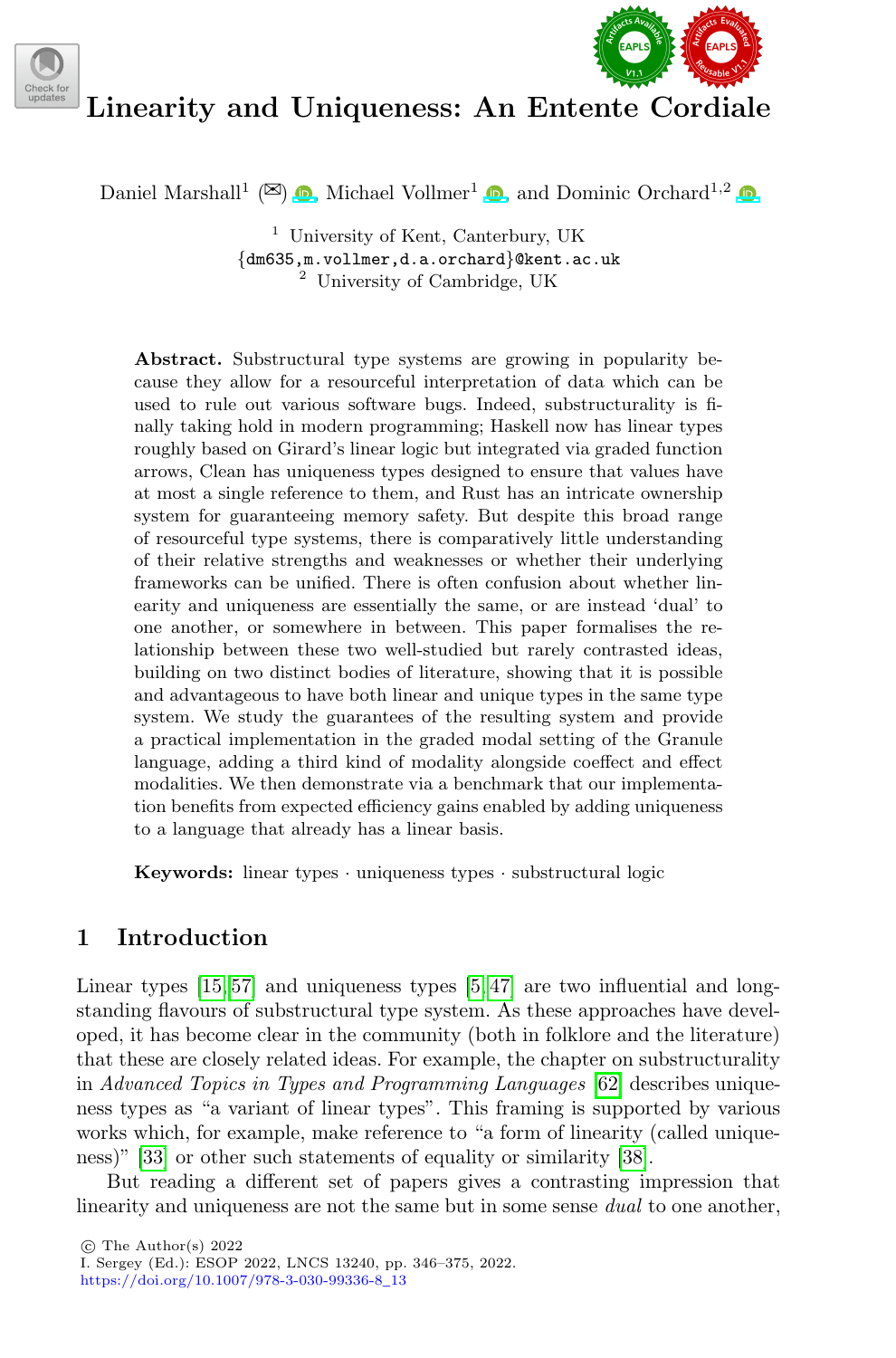and with different behaviour for at least some applications. Recent work on linear types for Haskell [\[7\]](#page-25-1) describes the two concepts as being "at their core, dual" and later having a "weak duality". The impression that these two approaches behave differently is backed up by much of the theoretical work on uniqueness types, with one paper stating that "although both linear logic and uniqueness typing are substructural logics, there are important differences" [\[56\]](#page-28-1), closely followed by a tantalising mention of the fact that "some systems based on linear logic are much closer to uniqueness typing than to linear logic".

It is clear, at least, that both linear types and uniqueness types are substructural type systems: they both restrict structural rules (in particular, contraction and weakening) of type systems that are the Curry-Howard counterparts to regular intuitionistic logic. This captures the well-known maxim that "not all things in life are free" [\[61\]](#page-29-2); many kinds of data behave resourcefully, and are subject to constraints on their usage. Sensitive data should not be infinitely duplicated and passed around freely, file handles should not be arbitrarily discarded without being properly closed, and communication channels should not be used without adherence to a fixed protocol, to name a few!

Thanks to these clear benefits, notions of substructurality are slowly but surely making their way into the programming ecosystem, with languages such as Haskell [\[7\]](#page-25-1), Idris [\[9\]](#page-25-2), Clean [\[47\]](#page-28-0), Rust [\[24\]](#page-26-1), ATS [\[65\]](#page-29-3), and Granule [\[36\]](#page-27-2) all having type systems that behave substructurally in some way. What is not clear, however, is what exactly the relationship is between these varying systems; for instance, it is not obvious how to relate linearity and uniqueness. Linear types, though they themselves come in various forms, are most often based on the linear logic of Girard [\[15\]](#page-26-0), and in the strictest sense they treat values as resources which must be used exactly once and never again. On the other hand, uniqueness types are named as such because they aim to ensure that values are guaranteed to have at most one reference to them [\[40,](#page-27-3)[45,](#page-28-2)[47,](#page-28-0)[48,](#page-28-3)[55,](#page-28-4)[56\]](#page-28-1), with a view towards allowing them to be safely updated in-place. Do these two requirements always coincide, or are there cases where they diverge?

In this paper, we resolve this long-standing confusion, building on two distinct bodies of literature to develop an accurate understanding of the contexts in which linear and uniqueness types behave the same or behave differently, and their relative strengths and weaknesses. Our primary contributions are as follows:

- In Section [2,](#page-2-0) we discuss the contrasting understandings of the relationship between linearity and uniqueness, and draw together aspects of these viewpoints to intuitively describe the link between these concepts.
- In Section [3,](#page-8-0) we formalise these notions by developing a unified calculus and type system that incorporates linear, unique, and Cartesian (unrestricted or non-unique/non-linear) types all at once, building on the linear λ-calculus. We give an operational model via a heap semantics which allows us to prove various key operational guarantees for both linearity and uniqueness.
- In Section [4,](#page-17-0) as a proof of concept, we implement uniqueness types into the language Granule which already has a linear basis, introducing a third flavour of modality alongside the graded comonadic (coeffectful) and graded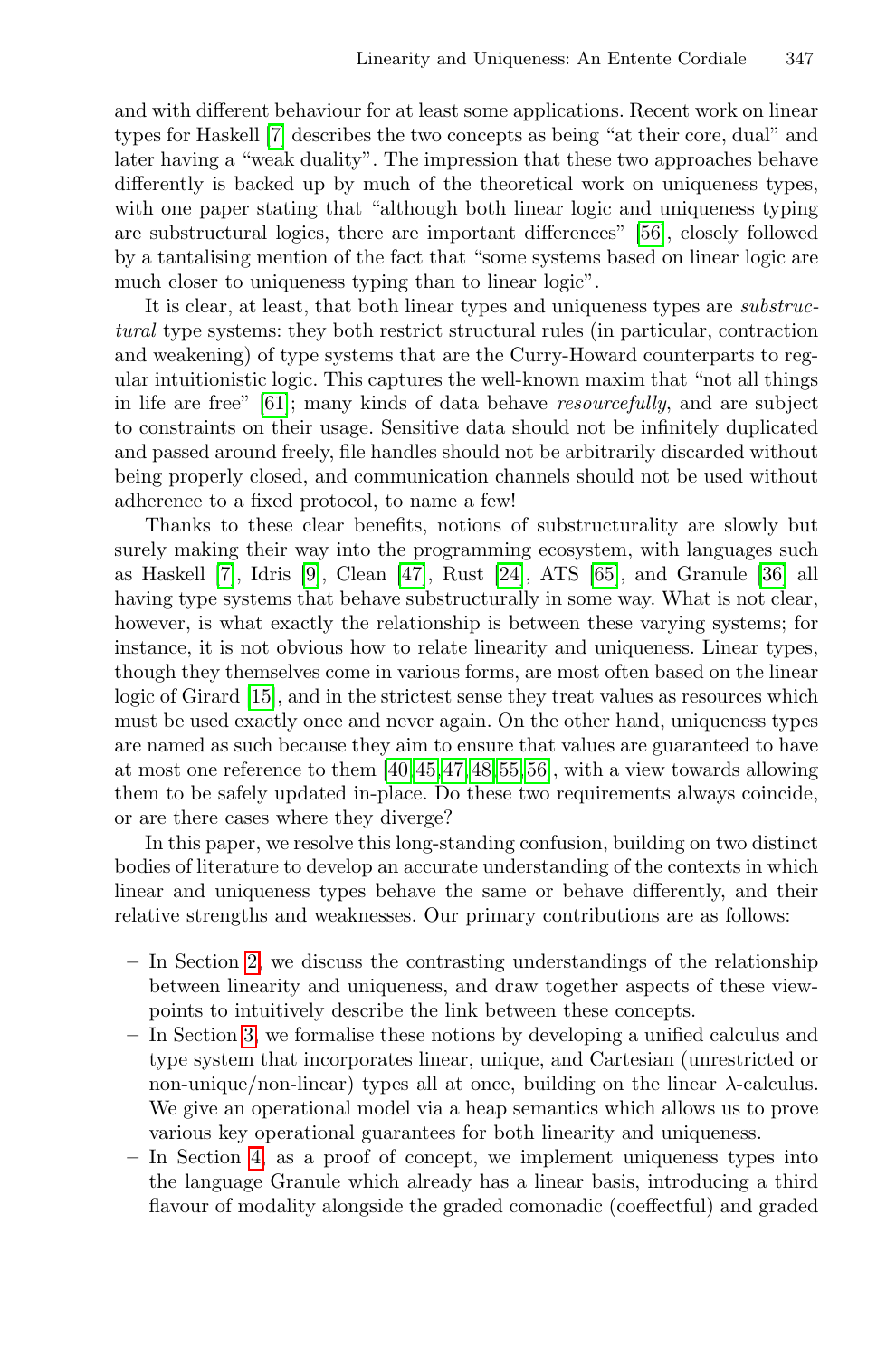monadic (effectful) modalities already present in the language. The implementation enables the classic primary use of uniqueness: access to safe inplace update in a functional language without working inside a monad.

– In Section [4.2,](#page-19-0) we confirm the performance benefits of uniqueness types by benchmarking the performance of arrays which allow for in-place update. We generate impure Haskell code from our Granule implementation in order to demonstrate that further efficiency can be gained via adding uniqueness types even when your language is already linear at its core.

Section [5](#page-21-0) and Section [6](#page-22-0) provide related work and discussion, including relation to ideas in Rust. Various additional details are collected in the appendix [\[28\]](#page-27-4), including proofs and collected reduction rules for the operational semantics. We also provide an artifact [\[29\]](#page-27-5), so that the interested reader can experiment with code examples in Granule and reproduce our benchmarks for themselves.

# <span id="page-2-0"></span>2 Key Ideas

It is clear that linear and uniqueness types both involve restricting the substructural rules of intuitionistic logic, but what remains unclear is the exact relationship between the two concepts. This section discusses two widespread understandings of their relationship, both of which are accurate in some respects but fail to capture some key similarities and differences. We then combine aspects of both viewpoints to systematically relate linearity and uniqueness.

# 2.1 Are linearity and uniqueness (essentially) the same?

Perhaps the most well-known substructural types are linear types, which have been studied for decades in the literature [\[57,](#page-29-0) [62\]](#page-29-1) as the Curry-Howard counterpart of linear logic [\[15\]](#page-26-0). Several languages have implemented linear type systems over the years, including ATS [\[65\]](#page-29-3), Alms [\[52\]](#page-28-5) and Quill [\[32\]](#page-27-6), and they are steadily making their way into the mainstream via extensions to languages like Haskell [\[7\]](#page-25-1). Examples of linearity in this paper will focus on the functional language Granule [\[36\]](#page-27-2) (whose syntax resembles Haskell), since values in Granule are linear by default making the examples less complex, and also because Granule will later be the foundation upon which we build our unified calculus.

Strictly, linear types treat values as resources which must be used once and then never again. For instance, we can type the identity function, since it binds a single variable and then uses it, but the K combinator (which discards one of its arguments) is not linearly typed. Thus linearity is a claim about the consumption of a resource: a linear type is a contract, which says that we must consume a value that we are given exactly once. Consider the following classic example (rendered in Granule) of a function which cannot be represented using linear types, assuming an interface where eat : Cake  $\rightarrow$  Happy and have : Cake  $\rightarrow$  Cake:

```
1 impossible : Cake \rightarrow (Happy, Cake)
```
<sup>2</sup> impossible cake = (eat cake, have cake)

Ill-typed Granule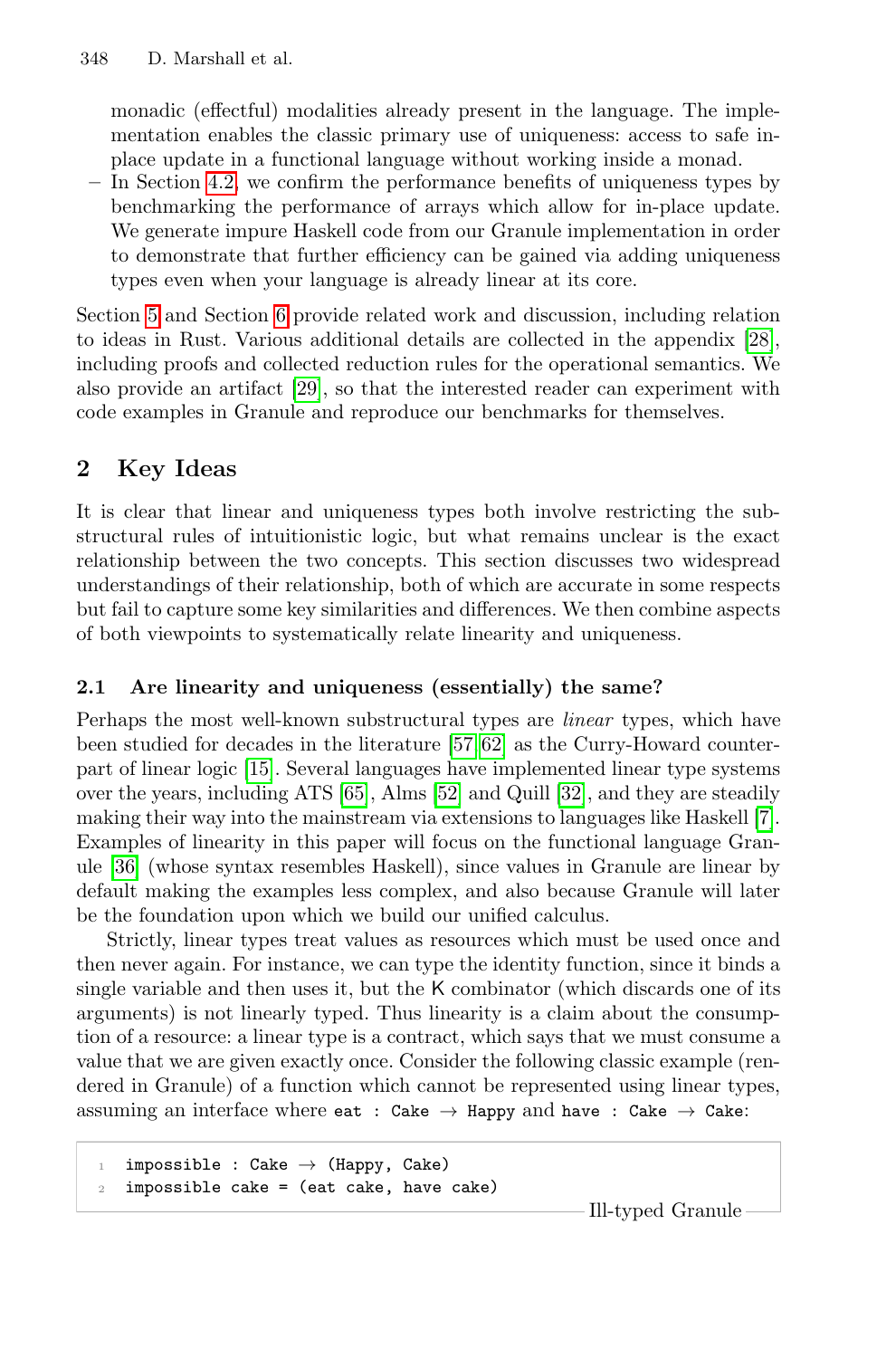Note that Granule's function type  $\rightarrow$  is the type of linear functions, more traditionally written  $\sim$ . The above function is ill-typed and the Granule compiler will brand it with a linearity error; this is because the value of type Cake passed into the function is a linear resource, and the body of the function requires us to duplicate it (via contraction), which is forbidden. Thus, linear types remind us of the familiar aphorism: you can't have your cake and eat it too.

Uniqueness types, on the other hand, are primarily aimed at ensuring that values have only a single reference to them, which is a useful property for ensuring the safety of updating data in-place. But is this uniqueness restriction really so different from the constraints of linearity?

One of the most familiar languages featuring uniqueness types is Clean [\[47\]](#page-28-0), which uses uniqueness for mutable state and input/output, in contrast to languages such as Haskell which use monads for similar purposes. We shall use Clean for our uniqueness examples for the moment, before we introduce our own implementation of uniqueness in Section [4.](#page-17-0) Consider the following in Clean:

```
1 impossible :: *Coffee -> (*Awake, *Coffee)
  impossible coffee = (drink coffee, keep coffee)
```
Ill-typed Clean

We use coffee instead of cake to distinguish unique values from the linear values of the Granule example, but notice this function has exactly the same structure as the previous example. The operator ∗ denotes a unique type, since unrestricted values are the default in Clean. Similarly to Granule, when presented with this function Clean gives a uniqueness error; the argument of type \*Coffee is duplicated, and so we can no longer guarantee there is only one reference to it upon exiting the function. Think of a \*Coffee as having been freshly poured; we cannot continue acting as though it is fresh once some of it has been drunk!

So far, it seems that the concepts of linearity and uniqueness are very similar after all, as is often claimed. However, neither of these examples uses unrestricted values; we only see values that are linearly typed or uniquely typed. In fact, in a setting where all values must be linear, we can also guarantee that every value is unique, and vice versa! Intuitively, if it is never possible to duplicate a value, then it will never be possible for said value to have multiple references. It is when we also have the ability for unrestricted use (non-linear/non-unique) that differences between linearity and uniqueness begin to arise, as we will soon see.

Much of the classic literature on linear types makes mention of the idea that linearity can be used for tracking whether a value has only one reference, though we know by now that this more accurately describes uniqueness; indeed, one of the oldest such papers by Wadler, which has been (rightly) hugely influential, states that "values of linear type have exactly one reference to them, and so require no garbage collection" [\[57,](#page-29-0) p.2]. However, systems akin to the one discussed by Wadler [\[4,](#page-25-3)[18,](#page-26-2)[46\]](#page-28-6) crucially separate values into two completely distinct and (mostly) disconnected linear and non-linear worlds. In this context, a linear value can never have been duplicated previously and thus must also obey the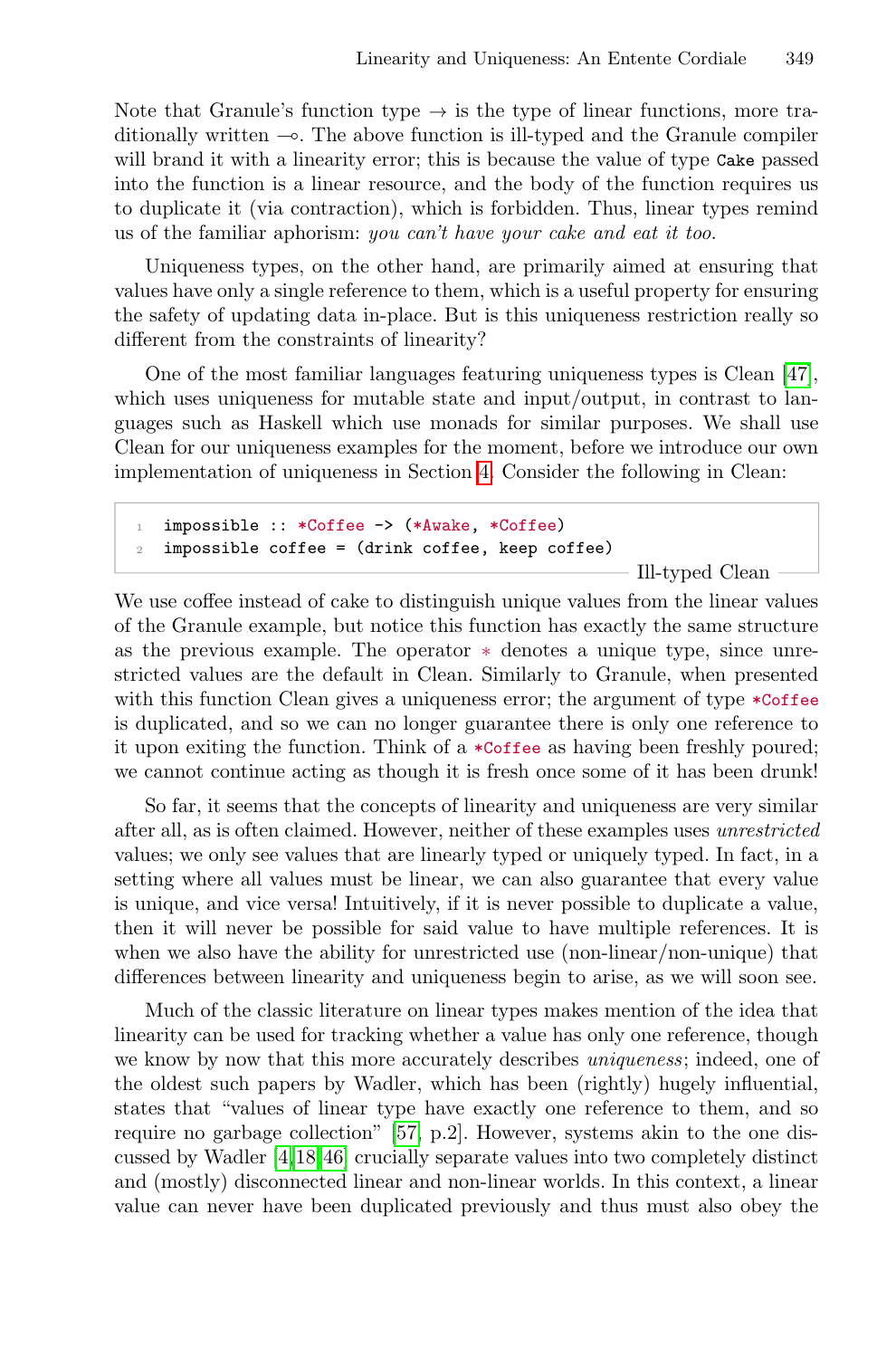conditions required for uniqueness. Therefore, it is correct to say that a value of linear type has exactly one reference in such a system.

This issue is further discussed in a later article by Wadler [\[58\]](#page-29-4), though uniqueness types had yet to be invented and so the concept is never referred to by this name. Linear types based on linear logic are defined in Section 3 of said article, for which linearity behaves as we understand it: a value having linear type guarantees that it will not be duplicated or discarded, but the notion of dereliction allows a non-linear variable to be used linearly going forwards [\[15\]](#page-26-0). As Wadler states, "dereliction means we cannot guarantee a priori that a variable of linear type has exactly one pointer to it" [\[58,](#page-29-4) p.7], and so we cannot guarantee uniqueness of reference in a system based upon linear logic. In Section 7, Wadler goes on to define steadfast types, where dereliction and promotion are again restricted to recover the uniqueness guarantee in addition to the linearity restriction <sup>[3](#page-4-0)</sup>.

However, never being able to duplicate or discard any value is an overly restrictive view of data, preventing many valid uses of various kinds of information, and so modern languages with linear types therefore generally do provide a mechanism for non-linearity rather than working in the 'steadfast' style. Linear logic provides the ! modality (also called the exponential modality), which allows the representation of non-linear (unrestricted) values. In Granule, we can use this modality to rewrite the previous example into one that is now well-typed:

```
Granule
1 possible : !Cake \rightarrow (Happy, Cake)
  2 possible lots = let !cake = lots in (eat cake, have cake)
```
We can think of  $Cake$  values as representing an infinite amount of cake, which is made available once we eliminate the modality (via the let) to get an unrestricted (non-linear) variable cake. The functions eat and have are linear functions, so each application in isolation views cake linearly, by an implicit use of dereliction in the type system. Crucially, from an unrestricted value we can produce a linear value, so we can impose the restriction of linearity whenever we like. However it is not possible to produce an unrestricted value from a linear one. This restriction means that linear types are useful for representing resources such as file handles, as in the following example:

```
Granule
1 twoChars : (Char, Char) <IO>
2 twoChars = let - do-notation like syntax
3 h ← openHandle ReadMode "someFile";
4 (h, c1) \leftarrow readChar h;
5 (h, c2) \leftarrow readChar h;
6 () \leftarrow closeHandle h
      in pure (c1, c2)
```
<span id="page-4-0"></span><sup>3</sup> The concept of steadfastness coincides with the notion of "necessarily unique" used in languages such as Clean, where a necessarily unique value is one that is unique and also can never be made non-unique [\[47\]](#page-28-0).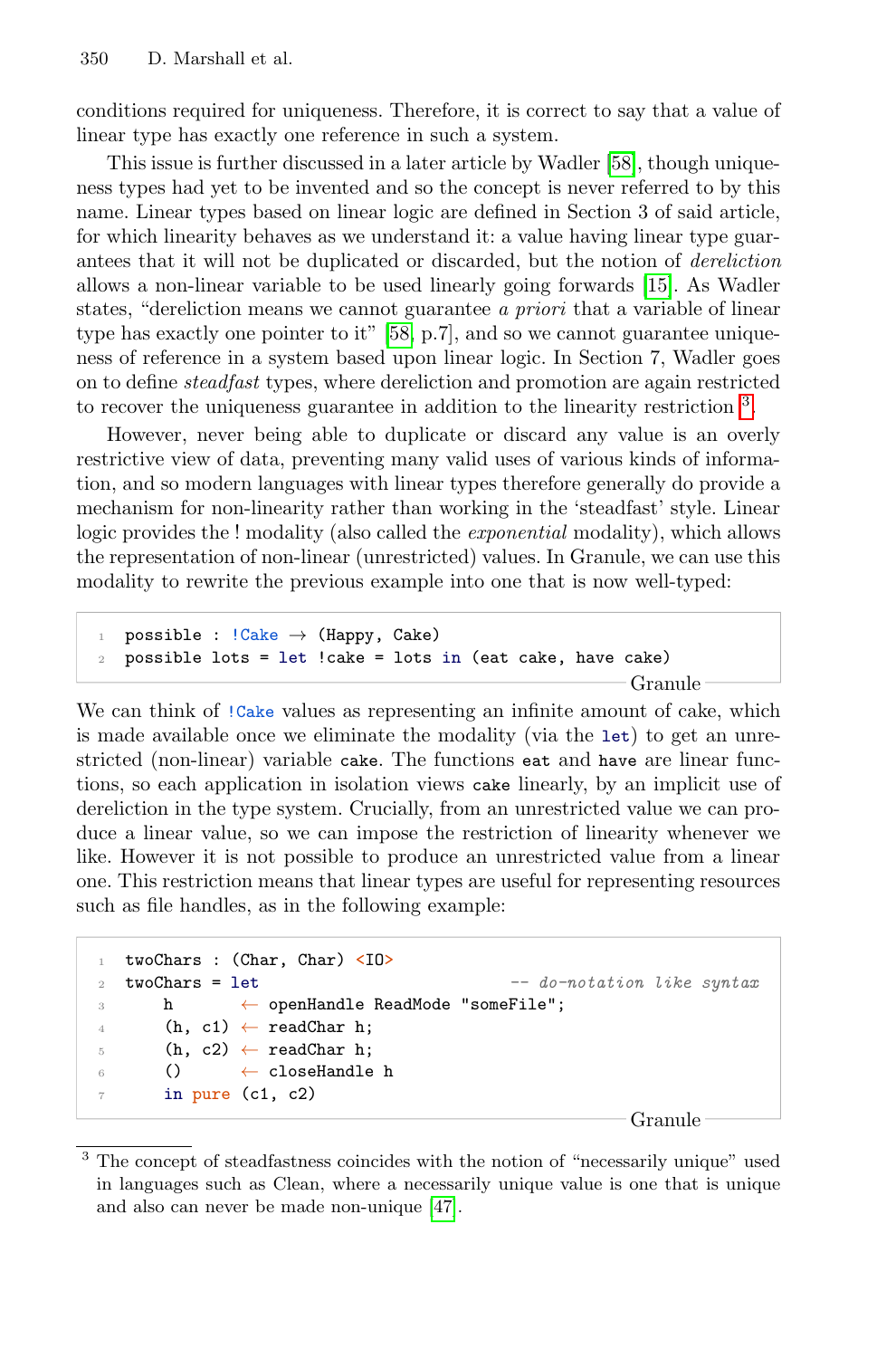Here, we open a file handle, read two characters from it, and then close it. The linearity of the handle ensures that once we have created it, we must close it properly, and also that we cannot duplicate it along the way. But linearity is less useful in other circumstances. As an example, consider the case of mutable arrays. Discarding an array will not cause any problems,<sup>[4](#page-5-0)</sup> so a linear array would be too restrictive and not allow for some valid use cases; affine types allow discarding behaviour by adding back in weakening [\[52\]](#page-28-5). But in order to be able to mutate an array we need to be able to guarantee that no other references to it exist, and in this sense linearity is not strong enough; any linear value could have previously been a non-linear one that was duplicated any number of times before being specialised (via dereliction) to a linear type. For representing mutable arrays, we are better served by considering uniqueness types.

Uniqueness behaves differently to linearity in the context of a system with the ability to describe unrestricted values. If we have an unrestricted value, we certainly cannot produce a unique one from it which would violate the guarantee of uniqueness; we cannot claim that a value has only one reference to it when it could have been duplicated and manipulated elsewhere. But conversely, if we have a unique value, there is no harm in dropping this guarantee and producing an unrestricted value; a non-unique value does not need to make any promises about how many references may exist. Thus, in Clean we can write:

```
1 possible :: *Coffee -> (Awake, Coffee)
  2 possible coffee = (drink coffee, keep coffee)
```

```
Clean
```
Here, we require that the input is unique (it has type \*Coffee), so for the function to be well-typed we can no longer claim this value is unique once it reaches the output, as it has been duplicated along the way (and it now must have type Coffee). The information here is flowing in the opposite direction than for linearity; the possible function in Clean would be ill-typed if we replaced unique values with linear ones, and vice versa for the earlier Granule example. This directionality allows us to represent mutable arrays much more easily with uniqueness. For example, the following destructively fills a real-valued array:

```
1 fill :: *\{Real\} Int \rightarrow *{Real}2 fill a1 0 = a13 fill a1 i
4 + f = \text{token}5 \# a2 = {a1 & [i - 1] = f} // write f to index i-1 in a1
6 = fill a2 (i - 1) // recurse with unique array a2
```
Clean

<span id="page-5-0"></span><sup>4</sup> One may worry that discarding an array could cause space leaks, but this can be tempered via garbage collection. If a non-linear value will no longer be used we know statically that it can be garbage collected, and thus it is harmless to reuse the space occupied by this value going forwards. This will allow us to update unique objects such as arrays destructively without being concerned about referential transparency.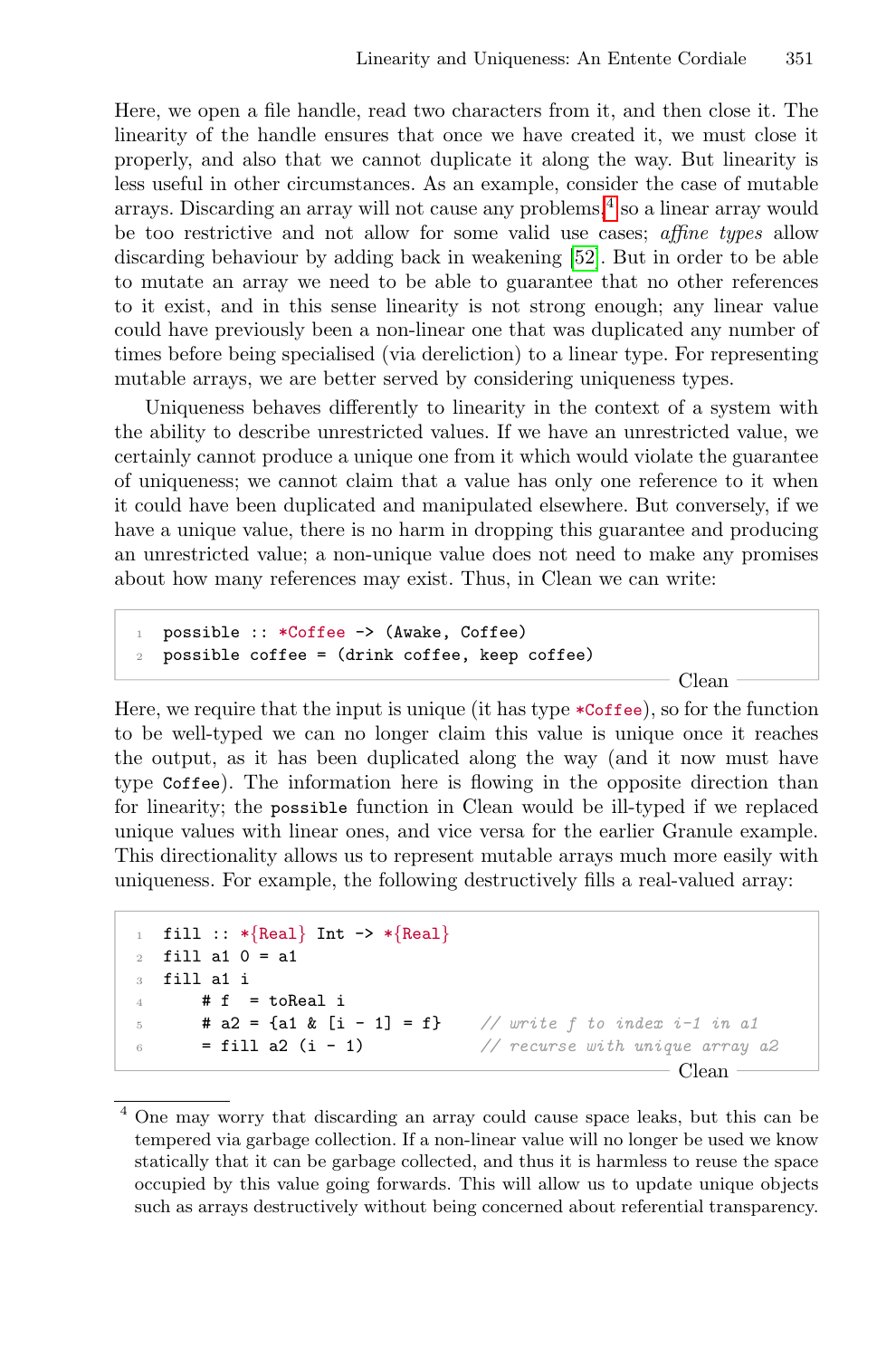Here, we take in a unique array of floating point numbers and some unrestricted integer value, and fill the first cells of the array with the numbers up to that value. Here we know that it is safe to write to the array because it is unique, so no other references to it can exist elsewhere; once we are finished with the array later on, however, it is fine to discard it, as with an array in most other functional programming languages, which would not be possible if our array was linearly typed. This however does mean that uniqueness types are not appropriate for the earlier example of file handles—we cannot ensure that a unique file handle is closed, as it can be discarded at any time.

In summary, linearity and uniqueness provide the same guarantees up until a system also has a notion of unrestricted value (non-linear or non-unique). The complementary but distinct use cases shown above make it clear that it would be valuable to have both linear and unique values together in a single language, but this has previously not been possible. Our main contribution is a core calculus that allows linearity and uniqueness to coexist and interact, demonstrated also via an implementation in the Granule language. Next we consider the question of duality, and how to formally describe how linearity and uniqueness differ.

#### 2.2 Are linearity and uniqueness dual?

It is common in folklore and in the literature to describe linearity and uniqueness as somehow dual to one another (see e.g., [\[32,](#page-27-6) [52\]](#page-28-5)) but rigorous versions of this statement are more rarely found. The earliest formalisation of uniqueness is from Harrington's 'uniqueness logic' [\[20\]](#page-26-3), which we use as a foundation for much of the following. Harrington constructs a logic which is on the surface much like linear logic, but instead of the ! modality for non-linearity it includes a ◦ modality for non-uniqueness which differs from non-linearity in its introduction rule.

In linear logic, the ! modality acts as a comonad, such that the introduction of ! on the right of a sequent means that all formulae on the left of a sequent must also have ! applied, whilst introduction of ! on the left is unrestricted:

$$
\frac{! \varGamma \vdash P}{! \varGamma \vdash ! P} !_{\text{R}} \qquad \frac{\varGamma, P \vdash Q}{\varGamma, ! P \vdash Q} !_{\text{L}}
$$

(also known as storage and dereliction respectively [\[16\]](#page-26-4)). In contrast, the nonuniqueness modality ◦ of Harrington acts as a monad, meaning that introduction of  $\circ$  on the right is unrestricted but introduction of  $\circ$  on the left of a sequent means that all formulae on the right of the sequent must also have  $\circ$  applied:

$$
\frac{\varGamma \vdash P}{\varGamma \vdash P^{\circ}} \circ_{\mathbf{R}} \qquad \frac{\varGamma, P \vdash Q^{\circ}}{\varGamma, P^{\circ} \vdash Q^{\circ}} \circ_{\mathbf{L}}
$$

The non-uniqueness modality  $\circ$  then has the following structural rules for contraction and weakening, which are conspicuously identical to those for the ! modality representing non-linearity:

$$
\frac{\Gamma, P^{\circ}, P^{\circ} \vdash R}{\Gamma, P^{\circ} \vdash R} \circ_{\mathcal{C}} \quad \frac{\Gamma \vdash R}{\Gamma, P^{\circ} \vdash R} \circ_{\mathcal{W}} \qquad \qquad \frac{\Gamma, !P, !P \vdash R}{\Gamma, !P \vdash R} !_{\mathcal{C}} \quad \frac{\Gamma \vdash R}{\Gamma, !P \vdash R} !_{\mathcal{W}}
$$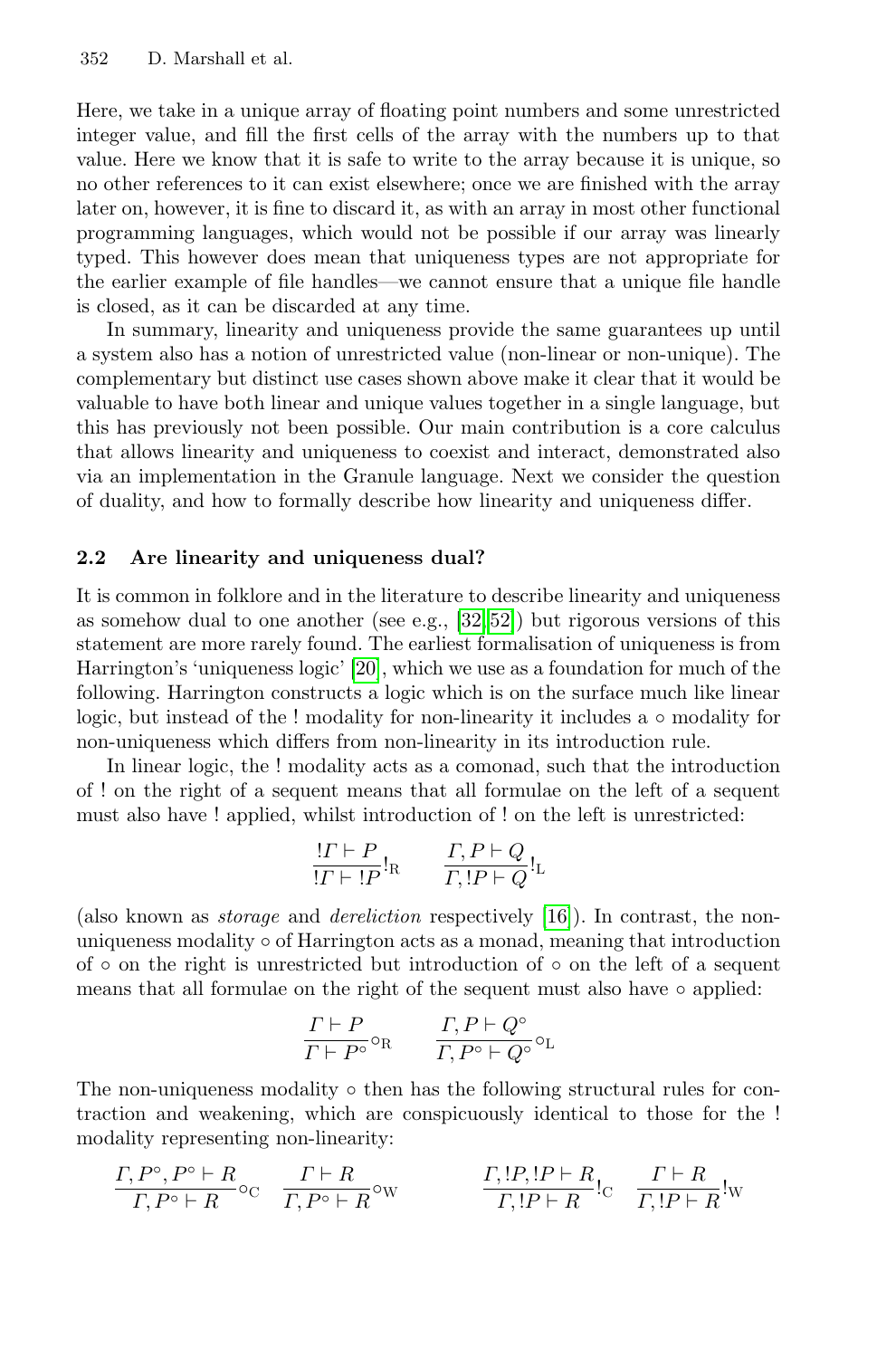One might be tempted to think that because the introduction rules for  $\circ$  behave dually to those of !, the modalities are simply dual to one another, and thus non-uniqueness is equivalent to linear logic's ?. But since the contraction and weakening rules for  $\circ$  are the same as those for !, this is not quite the case;  $\circ$ behaves dually to ! in some ways but not in others. Formally,  $\circ$  is a monad while ! is a comonad, but both are comonoidal, whereas ? is monoidal.

Linear logic allows us to derive  $P \vdash P$  (from dereliction), which agrees with our notion of linearity where non-linear values can be restricted to behave linearly going forwards but if we have a linear value it must remain linear; uniqueness logic conversely allows us to derive  $P \vdash P^{\circ}$ , formalising our concept of uniqueness where we can forget the uniqueness guarantee and turn a unique value into a non-unique one, but if we have a non-unique value we cannot go back.

We can now make more precise the intuitive notion we have developed, which suggests that linear types provide a restriction on what can be done with a value 'in the future' whilst uniqueness types provide a guarantee about what has been done with a value 'in the past'. The distinction becomes clearer when we consider substitutions, which are generated by  $\beta$ -reductions.

Substitutions are the same whether we are working with linear logic or uniqueness logic, as the rules for functions are identical, but the difference arises when thinking about what it is possible to know about a value in one logic compared to the other. Given a linear value, we know that substituting this value into an expression will preserve linearity, as there is no way to transform a linear value into a non-linear one. Conversely, given a unique expression then we know that any values substituted in will not affect the uniqueness guarantee, as there is no way to transform a non-unique value into a unique one. Thus 'future' refers to outgoing substitutions, while 'past' refers to incoming substitutions.

So if linearity and uniqueness do in fact behave the same in some ways but not all, and they do in fact behave dually in some ways but not all, then what is the overall takeaway? What statement can we make about the relationship between their behaviour that reconciles these two viewpoints?

### Takeaway. Linearity and uniqueness behave dually with respect to composition, but identically with respect to structural rules, i.e., their internal plumbing.

In other words, internally the non-linear and non-unique modalities are both comonoidal, so they allow for the same behaviour of contraction and weakening for values that are wrapped inside them.

But the duality arises upon considering how we can map into and out of these modalities; we can map out of the non-linear modality and retrieve a linear value, but we can never map into it, giving the modality its familiar comonadic structure. Conversely, we can map a unique value into the non-unique modality to allow for contraction and weakening, but we can never map back out of it, which explains the dual monadic behaviour of this modality.

It is this understanding of the similarities and differences between linearity and uniqueness that will allow us to unify them, and have values of both flavours present in a single type system, which will be our goal for the next section.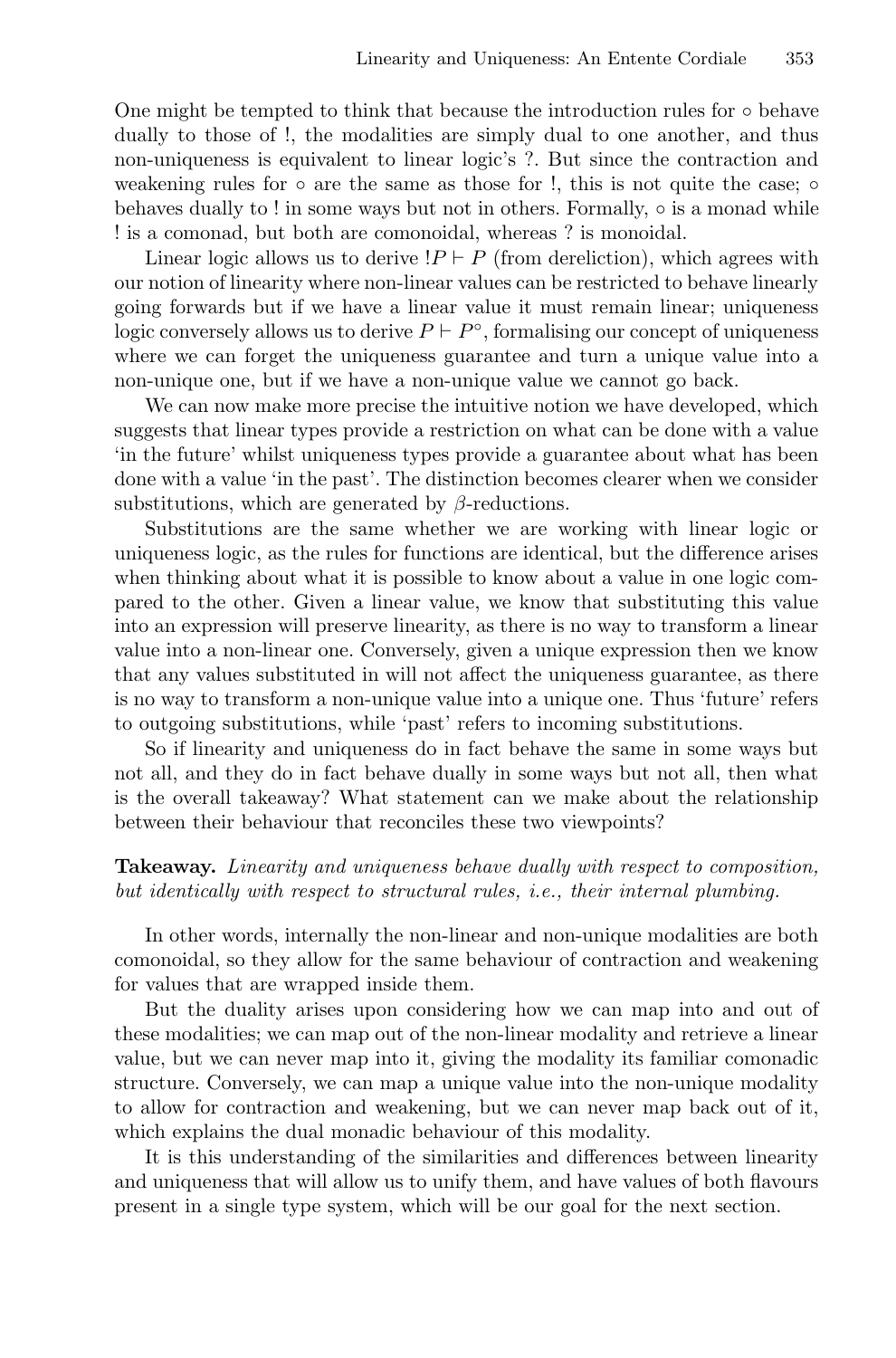# <span id="page-8-0"></span>3 The Linear-Cartesian-Unique Calculus

We now consider how to represent both linearity and uniqueness in the same system. The first choice to make is whether our base values will be linear or unique[5](#page-8-1) , as this will influence the directionality of the modalities we need to include in the calculus. Here we present a system where linearity is the base and uniqueness is a modality, as opposed to one where uniqueness is the base and linearity is a modality, for two reasons.

- The first reason is pragmatic; we later implement our approach in Granule, which already has linear values as the default. Therefore, including uniqueness as an additional modality in the system will require far fewer changes to the language, since a unique base would most likely require a redesign. Moreover, languages with uniqueness types like Clean generally have non-unique values as their default, with uniqueness having to be specifically annotated; a system with a uniqueness modality will also map more closely onto these languages than one where uniqueness is the basis.
- The second reason is that developing a sound calculus with a unique base is more complex. Consider such a hypothetical calculus with a modality  $\circ$ representing unrestricted values and a modality • representing linear values. If we construct a product of linear values  $(a^{\bullet}, b^{\bullet})$ , then this product is unique (rather than linear), so we can promote to an unrestricted product  $(a^{\bullet}, b^{\bullet})^{\circ}$ and freely duplicate the product, though the values contained within are linear. A linear base avoids this problem (among others) as products being linear by default means that their usage is maximally restricted, so there is no circumventing either a uniqueness guarantee via their construction or a linearity restriction via their duplication.<sup>[6](#page-8-2)</sup>

Given a linear basis, we formalise the idea that we can map from unique to non-unique and from non-linear to linear. The key insight is that we treat nonlinearity and non-uniqueness as the same state as both these states are unrestricted; we can do anything we like with, and have no guarantees for, an unrestricted value. We write  $*P$  for a P with a uniqueness guarantee, similar to the syntax of Clean and to avoid confusion with Harrington's ◦ modality for nonuniqueness. The resulting calculus, which we call the Linear-Cartesian-Unique calculus (or LCU for short), builds on (intuitionistic multiplicative exponential) linear logic with additional rules for uniqueness.

<span id="page-8-1"></span> $5\,$  We choose a substructural basis over an unrestricted one since this more closely maps to both linear and uniqueness logic, where values have substructural behaviour by default unless they are wrapped in a modality.

<span id="page-8-2"></span> $^6$  A similar problem arises from the application of unique functions, and this has been a thorn in the side of developers of uniqueness type systems for some time. The solution applied in Clean is that any function with unique elements in its closure is "necessarily unique", meaning it cannot be subtyped into a non-unique function and applied multiple times. Handily, this coincides with the notion of a linear function, which is why our calculus having a linear base also avoids this problem.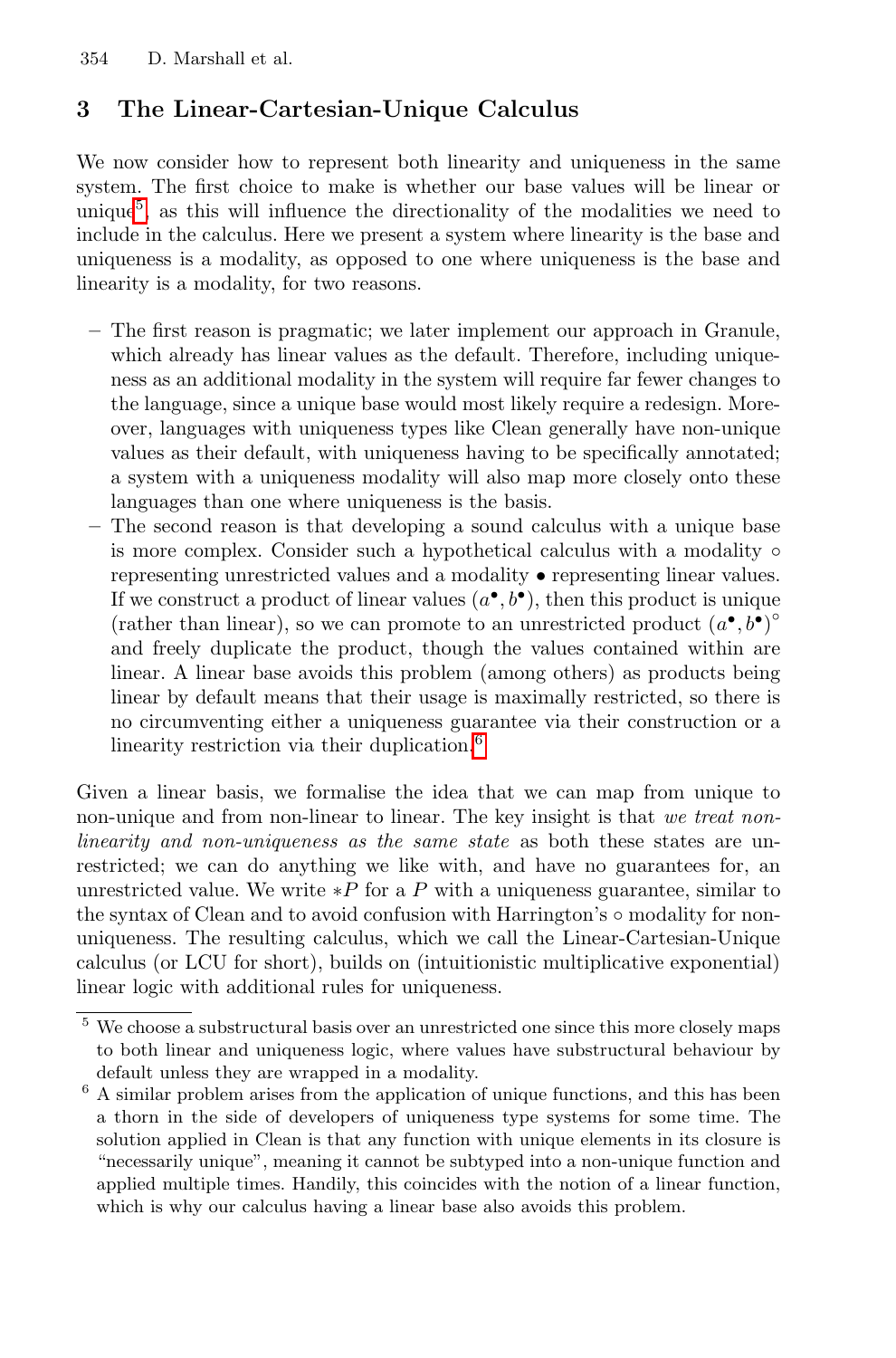Syntax LCU's syntax is that of the linear  $\lambda$ -calculus with multiplicative products and unit (first line of syntax below) with terms for introducing and eliminating the ! modality and working with the uniqueness modality (second line):

$$
t ::= x \mid \lambda x. t \mid t_1 t_2 \mid (t_1, t_2) \mid \text{let } (x, y) = t_1 \text{ in } t_2 \mid \text{unit} \mid \text{let unit} = t_1 \text{ in } t_2
$$
  
|\n
$$
| \text{ let } !x = t_1 \text{ in } t_2 \mid \& t \mid \text{copy } t_1 \text{ as } x \text{ in } t_2 \mid *t
$$
 (terms)

The meaning is explained in the next section with reference to typing.

### 3.1 Typing

Typing judgments are of the form  $\Gamma \vdash t : A$ , with types A defined:

$$
A, B ::= A \multimap B \mid A \otimes B \mid 1 \mid !A \mid *A
$$
 (types)

Thus our type syntax comprises linear function types  $A \rightarrow B$ , linear multiplicative products  $A \otimes B$ , a linear multiplicative unit 1, the non-linearity modality !A and the uniqueness modality ∗A.

Typing contexts are defined as follows:

$$
\Gamma ::= \emptyset \mid \Gamma, x : A \mid \Gamma, x : [A] \tag{contexts}
$$

which are either empty, or contexts extended with a linear assignment  $x : A$  or contexts extended with a non-linear assignment denoted  $x : [A]$ . This marking of assumptions in a context as linear or non-linear (see Terui [\[50\]](#page-28-7)) is one way to guarantee substitution is admissible (avoiding, for example, issues pointed out by Wadler where substitution is not well-typed if care is not taken [\[59,](#page-29-5) [60\]](#page-29-6), an issue noted also by Prawitz in 1965 in the context of S4 modal logic [\[42\]](#page-27-7)).

Throughout, the comma operator , concatenates disjoint contexts.

We introduce the key typing rules inline. Figure [1](#page-11-0) collects the full set of rules. The linear  $\lambda$ -calculus core is typed by the following three rules:

$$
\frac{\Gamma, x:A \vdash t:B}{\Gamma, x:A \vdash x:A} \text{VAR} \frac{\Gamma, x:A \vdash t:B}{\Gamma \vdash \lambda x.t:A \multimap B} \text{ABS} \frac{\Gamma_1 \vdash t_1:A \multimap B \quad \Gamma_2 \vdash t_2:A}{\Gamma_1 + \Gamma_2 \vdash t_1 \ t_2:B} \text{APP}
$$

In the case of VAR, a linear variable is used but the rest of the context must be marked as non-linear, denoted by  $[T]$  which marks all assumptions as non-linear.

**Definition 1** (All non-linear assumptions). A context  $\Gamma$  is denoted as containing only non-linear assumptions by writing  $[T]$  in the typing rules, where  $[Ø]$ and  $[\Gamma] \implies [\Gamma], x : [A].$ 

In the case of app, the two subterms are typed in different contexts which are then combined via context addition.

**Definition 2** (Context addition). The partial operation  $+$  on contexts is the union of two contexts as long as they are disjoint in their linear assumptions and any variables occurring in both contexts are both non-linear assumptions, i.e.

$$
\Gamma_1 + \Gamma_2 = \Gamma_1 \cup \Gamma_2 \quad \text{iff} \quad \forall x \in \text{dom}(\Gamma_1) \cap \text{dom}(\Gamma_2) \implies \exists A.\Gamma_1(x) = \Gamma_2(x) = [A]
$$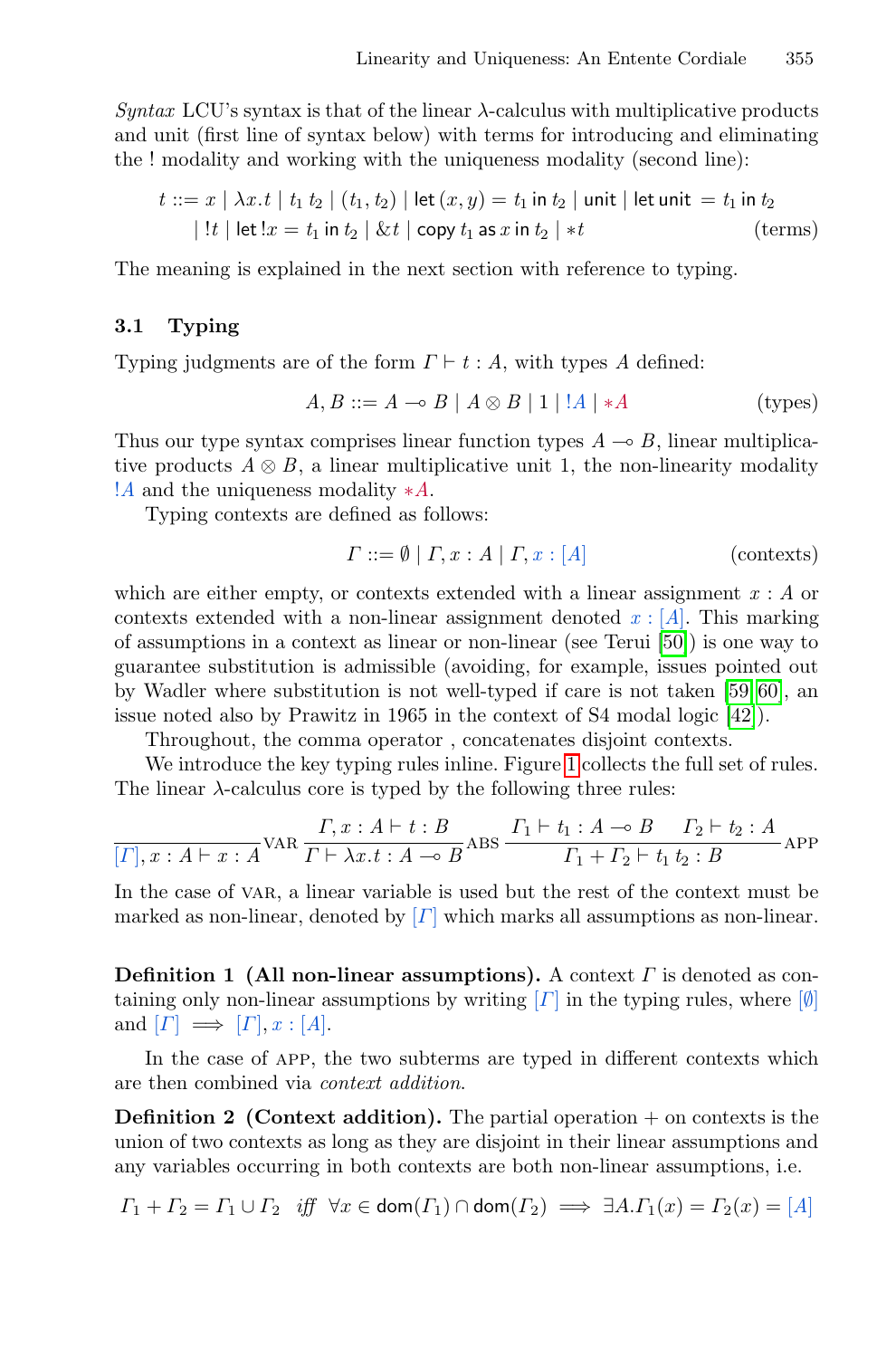The non-linear modality ! has the following introduction and elimination rules and related dereliction rule:

$$
\frac{[T] \vdash t : A \quad I_1 \vdash t_1 : !A \quad I_2, x : [A] \vdash t_2 : B \quad I_r, x : A \vdash t : B \quad \text{DER}
$$
  

$$
\frac{[T] \vdash !t : !A \quad I_1 \vdash T_2 \vdash \text{let } !x = t_1 \text{ in } t_2 : B \quad I_r, x : [A] \vdash t : B \quad \text{DER}
$$

The left-most rule captures the idea that a computation t of value A can be used non-linearly, by 'promoting' it to !A as long as all its inputs are also non-linear, denoted by  $[I]$  in the context. The middle rule eliminates a non-linear modality (a capability to use an  $A$  value non-linearly) by composing it with a variable  $x$ which is non-linear in  $t_2$ . These rules are accompanied by the 'dereliction' rule that says non-linear variables can be treated as linear variables.

So far everything is standard from other linear type systems. We now move to our uniqueness modality which has two syntactic constructs: borrow and copy:

$$
\frac{\Gamma \vdash t : *A}{\Gamma \vdash \& t : !A} \quad \text{BORROW} \quad \frac{\Gamma_1 \vdash t_1 : !A \quad \Gamma_2, x : *A \vdash t_2 : !B}{\Gamma_1 + \Gamma_2 \vdash \text{copy } t_1 \text{ as } x \text{ in } t_2 : !B} \quad \text{copy}
$$

The borrow rule maps a unique value to a non-linear value, allowing a uniqueness guarantee to be forgotten. In terms of the operational semantics (see Section [3.4\)](#page-12-0), this causes evaluation of t before the borrow. Next, the copy rule says that a non-linear value of type  $A$  can be copied to produce a unique  $A$  which is used by  $t_2$ ; the input is required to be non-linear so that we cannot circumvent a linearity restriction by copying a linear value, and the output is required to be non-unique so that we cannot leverage the copy to smuggle out a value which pretends to be truly unique. These rules in turn are accompanied by the 'necessitation' rule that says values can be assumed unique as long as they have no dependencies:

$$
\frac{\emptyset \vdash t : A}{[\Gamma] \vdash *t : *A} \text{ NEC}
$$

The borrow and copy rules in this logic suggest a monad-like relationship between the ! and ∗ modalities, with the borrow rule representing the 'return' of the monad and the copy rule likewise acting as the 'bind'. The ∗ modality is not in itself a monad (or indeed, a comonad like !); rather, it acts as a functor over which the ! modality becomes a *relative monad* [\[3\]](#page-25-4). A relative monad comprises a functor J and an object mapping T, along with an operation  $\eta: JX \to TX$ and a mapping from  $JX \to TY$  arrows to  $TX \to TY$  with axioms analogous to the monad axioms. Thus, here  $J$  is the uniqueness modality  $*$  and  $T$  the nonlinearity modality !. If one imagines the dual version of this logic where the basis is unique, the hypothetical linearity modality would act as a functor making the non-uniqueness modality into a *relative comonad*  $|1,37|$  in much the same way.

#### 3.2 Equational theory

One way of understanding the meaning of the LCU calculus is to see its equational theory (which we later prove sound against its operational model). The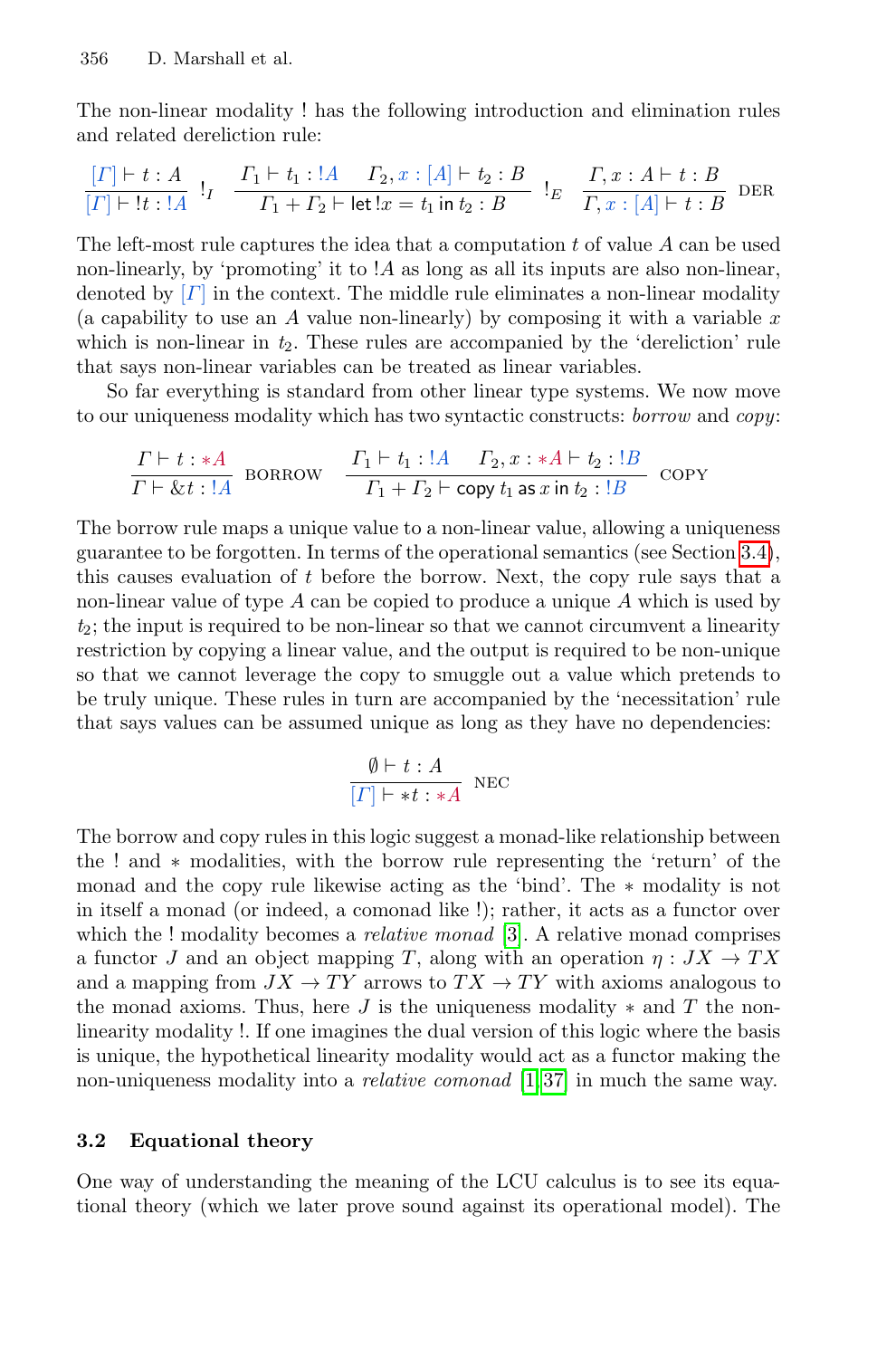<span id="page-11-0"></span>[Γ], x : A ` x : A var Γ, x : A ` t : B Γ ` λx .t : A ( B abs Γ<sup>1</sup> ` t<sup>1</sup> : A ( B Γ<sup>2</sup> ` t<sup>2</sup> : A Γ<sup>1</sup> + Γ<sup>2</sup> ` t<sup>1</sup> t<sup>2</sup> : B app Γ<sup>1</sup> ` t<sup>1</sup> : A Γ<sup>2</sup> ` t<sup>2</sup> : B Γ<sup>1</sup> + Γ<sup>2</sup> ` (t1, t2) : A ⊗ B ⊗<sup>I</sup> Γ<sup>1</sup> ` t<sup>1</sup> : A ⊗ B Γ2, x : A, y : B ` t<sup>2</sup> : C Γ<sup>1</sup> + Γ<sup>2</sup> ` let(x, y) = t<sup>1</sup> in t<sup>2</sup> : C ⊗<sup>E</sup> [Γ] ` unit : 1 1I Γ<sup>1</sup> ` t<sup>1</sup> : 1 Γ<sup>2</sup> ` t<sup>2</sup> : B Γ<sup>1</sup> + Γ<sup>2</sup> ` let unit = t<sup>1</sup> in t<sup>2</sup> : B 1<sup>E</sup> Γ, x : A ` t : B Γ, x : [A] ` t : B der [Γ] ` t : A [Γ] ` !t : !A !I Γ<sup>1</sup> ` t<sup>1</sup> : !A Γ2, x : [A] ` t<sup>2</sup> : B Γ<sup>1</sup> + Γ<sup>2</sup> ` let!x = t<sup>1</sup> in t<sup>2</sup> : B !E Γ ` t : ∗A Γ ` &t : !A borrow Γ<sup>1</sup> ` t<sup>1</sup> : !A Γ2, x : ∗A ` t<sup>2</sup> : !B Γ<sup>1</sup> + Γ<sup>2</sup> ` copy t<sup>1</sup> as x in t<sup>2</sup> : !B copy ∅ ` t : A [Γ] ` ∗t : ∗A nec

Fig. 1: Collected typing rules for LCU calculus

calculus has the standard  $\beta\eta$ -equalities for the multiplicative linear  $\lambda$ -calculus fragment, which includes the following  $\beta\eta$  rules for !:

$$
\det !x = !t \text{ in } t' \equiv [t/x]t'
$$
\n<sup>(\beta!)</sup>

$$
\det !x = t \text{ in } !x \equiv t \tag{1}
$$

along with the following equalities on the uniqueness fragment:

$$
\text{copy } t \text{ as } x \text{ in } \& x \equiv t \tag{unit R}
$$

$$
\text{copy } \& v \text{ as } x \text{ in } t' \equiv [v/x]t' \tag{unitL}
$$

$$
\mathsf{copy}\ t_1\ \mathsf{as}\ x\ \mathsf{in}\ (\mathsf{copy}\ t_2\ \mathsf{as}\ y\ \mathsf{in}\ t_3)\equiv\mathsf{copy}\ (\mathsf{copy}\ t_1\ \mathsf{as}\ x\ \mathsf{in}\ t_2)\ \mathsf{as}\ y\ \mathsf{in}\ t_3\qquad\qquad(\mathsf{assoc})
$$

The first axiom states that copying a non-linear  $t$  into a unique value  $x$  and immediately borrowing it to be non-linear is equivalent to just  $t$ . The second axiom states that borrowing a unique value  $v$  and copying it to a unique  $x$  in the scope of  $t'$  is the same as just substituting in that  $v$  for  $x$ . The last axiom gives associativity of copying under the side condition that  $x$  is free in  $t_3$ . These equations are exactly the relative monad axioms [\[3\]](#page-25-4), though we specialise (unitL) slightly by restricting to values to account for the reduction semantics.

The typability of these axioms relies on the admissibility of linear and nonlinear substitution shown in Section [3.5](#page-15-0) on the metatheory of the calculus.

#### <span id="page-11-1"></span>3.3 Exploiting uniqueness for mutation

A key use for ensuring uniqueness of a reference is that this allows mutation to be used safely—the original pun behind Wadler's "Linear Types can Change the World" [\[57\]](#page-29-0). To illustrate this idea, and consider its soundness in the next section, we extend the LCU calculus with a primitive type of arrays:

$$
A ::= \dots | \text{ Array } A | \mathbb{N} | \mathbb{F}
$$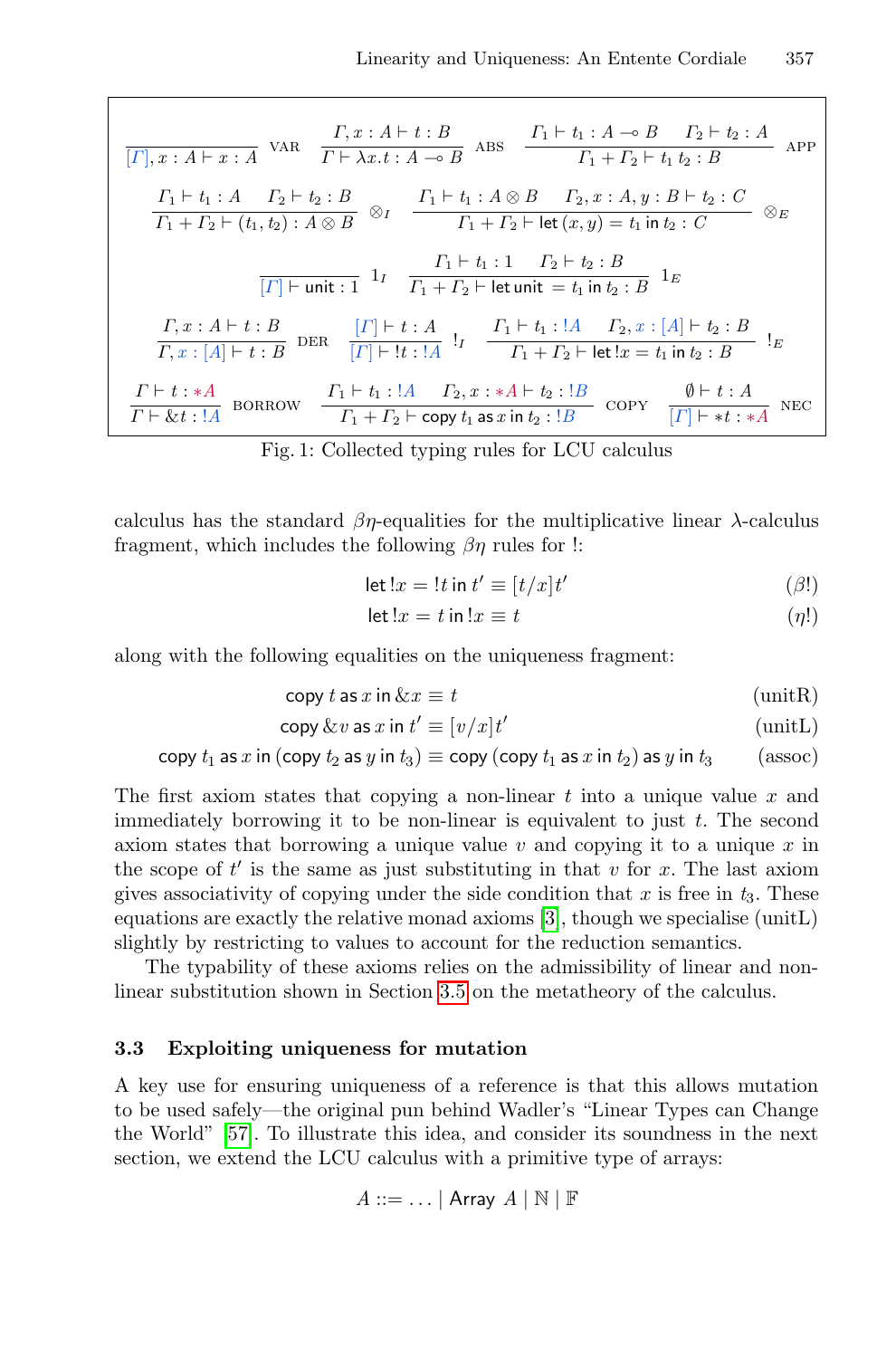where  $\mathbb N$  are natural numbers used for sizes and indices and  $\mathbb F$  floating-point values. The calculus is also extended with operations for floating-point arrays, typed by axiomatic rules (with built-in weakening):

| $[T] \vdash \text{newArray} : \mathbb{N} \multimap * (Array \mathbb{F})$                                                                 |
|------------------------------------------------------------------------------------------------------------------------------------------|
| $[T] \vdash \text{readArray} : *(Array \mathbb{F}) \rightarrow \mathbb{N} \rightarrow \mathbb{F} \otimes * (Array \mathbb{F})$           |
| $\Gamma$ $\Gamma$ $\vdash$ writeArray : *(Array $\mathbb{F}$ ) $\multimap$ N $\multimap$ $\mathbb{F}$ $\multimap$ *(Array $\mathbb{F}$ ) |
| $\lceil \Gamma \rceil$ $\vdash$ deleteArray : * (Array $\mathbb{F}$ ) $\multimap$ 1                                                      |

These operations provide the interface for exploiting unique array references, where writeArray performs mutation as the type system guarantees that uniquely typed values have not been duplicated in the past (Section [3.5\)](#page-15-0). We ignore outof-bounds exceptions as this is an orthogonal issue, which could be solved using indexed types. We elide rules for typing numerical terms here.

Our implementation in Section [4](#page-17-0) replays these ideas in a practical setting. The next section gives the operational heap model for the calculus, where the semantics of mutation is made concrete.

## <span id="page-12-0"></span>3.4 Operational heap model

We define an operational model for the LCU calculus to make the meaning of uniqueness and linearity more concrete, and to prove that our type system enforces the desired properties. The semantics is call-by-name and resembles a small-step operational semantics but instead uses a notion of heaps, both to capture the idea of a memory reference to arrays as well as to give a way to track resource usage on program variables. We adapt the model of Choudhury et al. [\[11\]](#page-25-6), which was used to track resource usage in a pure language with graded types. Our model applies this idea to a non-graded setting, extended to include reference counting for uniqueness. To prove that linearity and uniqueness are respected (soundness), the heap semantics incorporates some typing information in order to ease the theorem statements and proofs as shown in Section [3.5.](#page-15-0)

Single-step reductions in the operational model are of the form:

$$
H \vdash t \leadsto H' \vdash t' \mid \Gamma \mid \Delta \qquad \qquad \text{(single-step judgment form)}
$$

where  $H$  is the incoming heap which provides bindings to variables that appear in t and array allocations. The result of the reduction is a new term  $t'$  with an updated heap  $H'$ , as well as two additional pieces of information:  $\Gamma$  gives us a 'binding context' recording the typing of any binders that were encountered (or 'opened') during reduction, and  $\Delta$  gives us a 'usage context' containing an account of how variables were used. Usage contexts are defined as:

$$
\Delta ::= \emptyset \mid \Delta, x : r \quad \text{(usage contexts)} \qquad r ::= 1 \mid \omega \quad \text{(usage/reference counter)}
$$

where r is a usage marker that says a variable was used either once (denoted 1) or used more than once (denoted  $\omega$ ). Usage has a preorder  $\leq$  where  $1 \leq \omega$ .

We extend the syntax of terms with a value form  $a$  representing runtime array references to the heap. In order to account for their type, the syntax of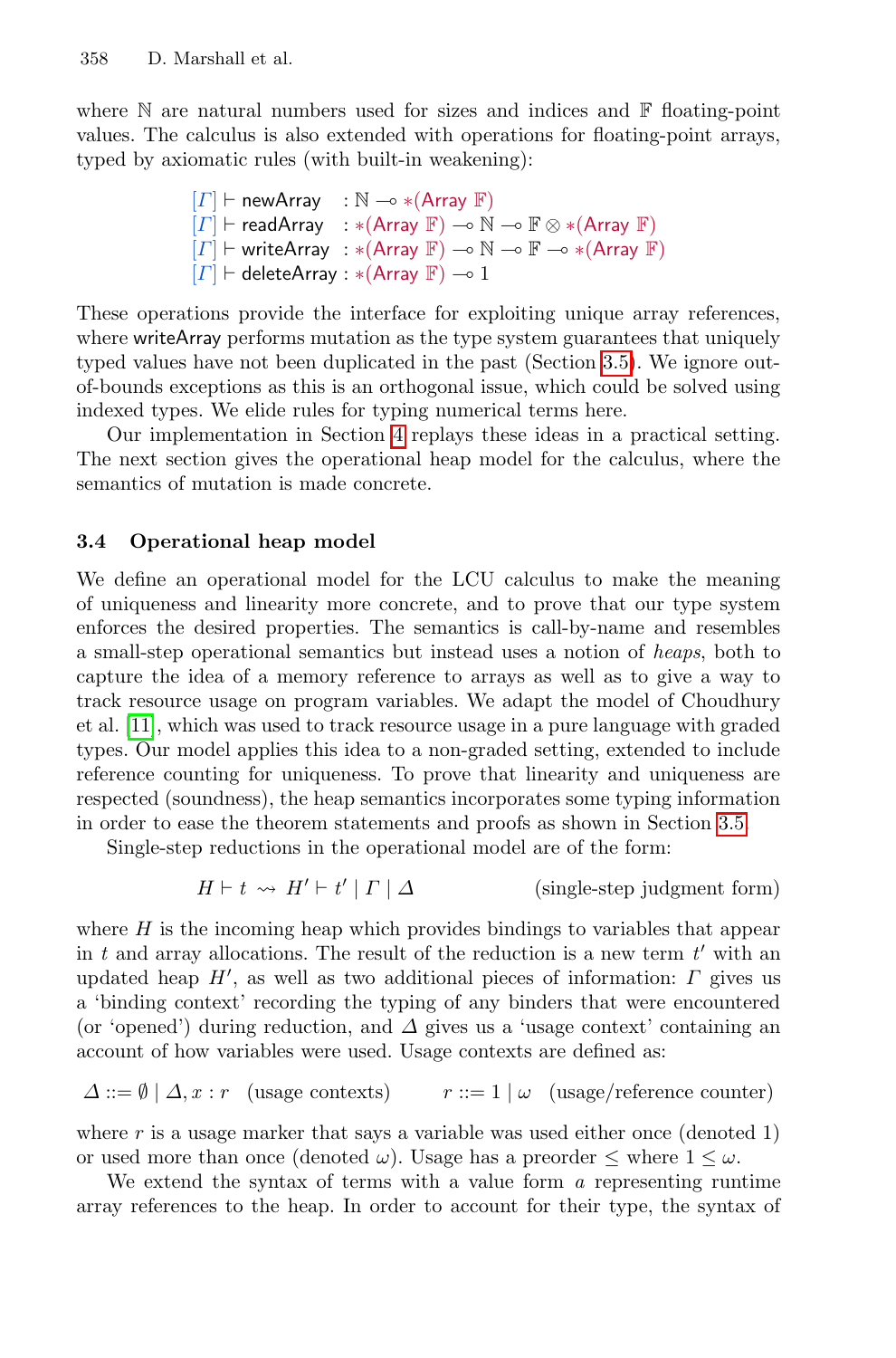contexts is extended to include assumptions a : Array A which are treated as a different syntactic category of variables. Additional runtime typing rules for array reference terms a are provided akin to a variable rule (see appendix [\[28\]](#page-27-4)).

Heaps are defined as follows akin to a context but containing two kinds of 'allocations' for variables x and for array references a:

$$
H ::= \emptyset \mid H, x \mapsto_r (\Gamma \vdash t : A) \mid H, a \mapsto_r \text{arr} \tag{heaps}
$$

In the case of extending the heap with a variable allocation for  $x$ , the heap records that x can be used according to r and that it maps to a term  $t$ , along with its typing which is only present to aid the metatheory. For brevity, we sometimes write  $x \mapsto_{r} t$  instead of  $x \mapsto_{r}(F \vdash t : A)$  when the typing is not important. In the case of an array reference a, the heap records the number of references currently held to it, where r is again used (representing either one reference 1 or many  $\omega$ ), and describes the heap-only array representation term arr pointed to by that reference (whose syntax we introduce later along with the relevant rules).

Multiple reductions are composed from zero or more single-step reductions, with judgments of the form  $H \vdash t \Rightarrow H' \vdash t' | T | \Delta$  given by two rules capturing empty reduction sequences and extending a sequence at its head:

$$
\frac{H\vdash t_1 \rightsquigarrow H'\vdash t_2 \mid \varGamma_1 \mid \varDelta_1}{H\vdash t \Rightarrow H\vdash t \mid \emptyset \mid \emptyset} \text{REFL} \quad \frac{H'\vdash t_2 \Rightarrow H''\vdash t_3 \mid \varGamma_2 \mid \varDelta_2}{H\vdash t_1 \Rightarrow H''\vdash t_3 \mid \varGamma_1, \varGamma_2 \mid \varDelta_1 + \varDelta_2} \text{EXT}
$$

In the case of EXT the binding contexts are disjoint (since we treat binders as unique in a standard way) but the usage contexts are added as follows:

$$
\Delta_1 + \emptyset = \emptyset \qquad \Delta_1 + (\Delta_2, x : r) = \begin{cases} (\Delta_1 + \Delta_2), x : r & x \notin \text{dom}(\Delta_1) \\ (\Delta'_1 + \Delta_2), x : \omega & \Delta_1 = \Delta'_1, x : r' \end{cases}
$$

i.e., if a variable  $x$  appears in both usage contexts then in the resulting context  $x : \omega$  since for the purposes of our counting we are interested in counting 0 uses (via absence in  $\Delta$ ) or 1 use or many uses  $(\omega)$ .

Heap model The reduction rules are collected in the appendix [\[28\]](#page-27-4), but we explain the core rules for the single-step reduction relation here. Unlike a normal small-step semantics, variables have a reduction, with two possibilities:

$$
\overline{H,x\mapsto_1 t\vdash x\leadsto H\vdash t\,|\,\emptyset\,|\,x:1}\leadsto_{\mathrm{VAR}1}\overline{H,x\mapsto_\omega t\vdash x\leadsto H,x\mapsto_\omega t\vdash t\,|\,\emptyset\,|\,x:1}\leadsto_{\mathrm{VAR}\,\omega}
$$

Both reduce a variable x to the term t which is assigned to x in the heap. In the left rule, we started out with a heap capability of 1 (linear) so after the reduction we remove  $x$  from the heap. In the right rule, we have a heap capability of  $\omega$  (non-linear) so we preserve the assignment to x in the outgoing heap.

 $\beta$ -reduction is then given as follows:

$$
\frac{\Gamma\vdash t': A}{H\vdash (\lambda x.t)\ t'\ \leadsto\ H, x\mapsto_1(\Gamma\vdash t': A)\vdash t\mid x:A\mid\emptyset}\ \leadsto_\beta
$$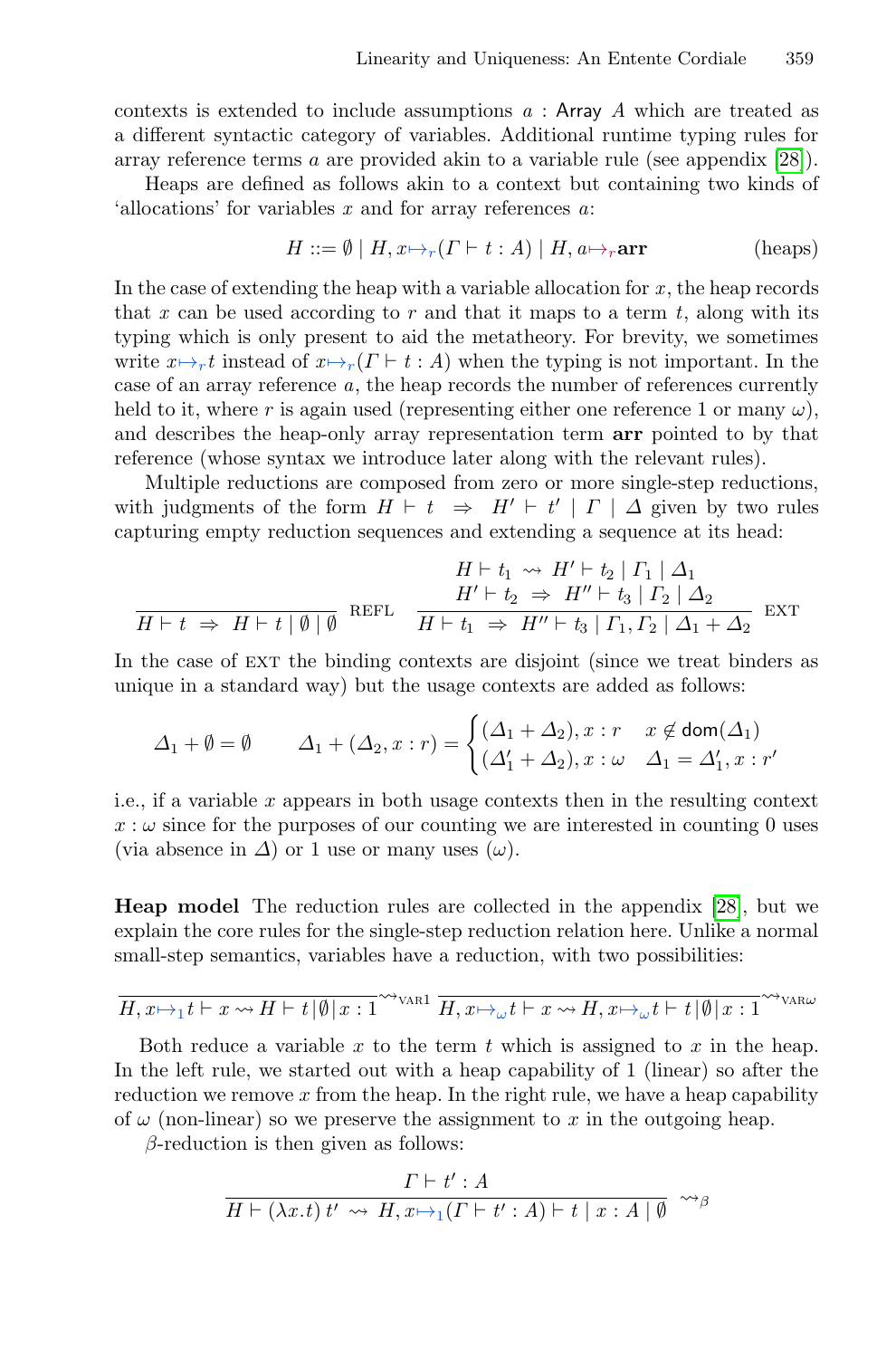Rather than using a substitution, the body term is the result under a heap extended with  $x$  assigned to the (typed) argument term  $t'$ . This heap binding is given a resource capability of 1 since functions are linear. In the output, we remember that a linear binding has been opened up in the scope of the term. An inductive rule allows an application to reduce on the left:

$$
\frac{H\vdash t_1 \rightsquigarrow H'\vdash t_1'\mid \Gamma\mid \Delta}{H\vdash t_1 \ t_2 \rightsquigarrow H'\vdash t_1' \ t_2\mid \Gamma\mid \Delta} \rightsquigarrow_{\text{APP}}
$$

We elide the rules for products and unit which follow much the same scheme; one congruence to evaluate the reduction of an elimination form and one to enact a β reduction. For the ! modality, this scheme gives us the  $\beta$  rule which creates a non-linear binding of x to the term  $t_1$ :

$$
\frac{[\Gamma] \vdash t_1 : A}{H \vdash \text{let} \, !x = !t_1 \, \text{in} \, t_2 \, \leadsto \, H, x \mapsto_{\omega}([\Gamma] \vdash t_1 : A) \vdash t_2 \mid x : [A] \mid \emptyset} \sim_{! \beta}
$$

The more interesting rules are for the uniqueness aspects of the language. Borrowing & (which maps a unique value type  $*A$  to a non-linear value  $:A$ ) has a congruence rule and a reduction to enact a borrow:

$$
\dfrac{H\vdash t\; \rightsquigarrow \; H'\vdash t'\mid \Gamma\mid \varDelta}{H\vdash \&\; t\;\rightsquigarrow\; H'\vdash \&\; t'\mid \Gamma\mid \varDelta} \; \rightsquigarrow_{\&} \quad \dfrac{\mathsf{dom}(H)\equiv \mathsf{arrRefs}(v)}{H,H'\vdash \&(\ast v)\; \rightsquigarrow\; ([H]_\omega), H'\vdash !v\mid \emptyset\mid \emptyset} \leadsto_{\&\beta}
$$

The action is in the right-hand rule here, where the incoming heap is split into two parts, where H is such that it provides the allocations for all array references in v (enforced by the premise here). The unique value  $*v$  is wrapped to be nonlinear in the result  $\alpha$  and thus all of its array references are now marked as 'many' via  $[H]_{\omega}$  which replaces all reference counts with  $\omega$ , e.g.:

$$
H', a \mapsto_1 \mathbf{arr} \vdash \& (\ast a) \leadsto H', a \mapsto_\omega \mathbf{arr} \vdash !a \mid \emptyset \mid \emptyset
$$

Thus, borrowing enacts the idea that a reference is no longer unique and may be used many times (and hence now is a non-linear value). Copying then has three reductions; a congruence (elided), a reduction which forces evaluation under the non-linear modality, and a  $\beta$ -reduction to enact copying to a unique value:

$$
H \vdash t \leadsto H' \vdash t' \mid \Gamma \mid \Delta
$$
  
\n
$$
\overline{H \vdash \text{copy}!t \text{ as } x \text{ in } t_2 \leadsto H' \vdash \text{copy}!t' \text{ as } x \text{ in } t_2 \mid \Gamma \mid \Delta}^{\sim\sim} \text{copy}!}
$$
  
\n
$$
\Gamma \vdash v : A \quad \text{dom}(H') \equiv \text{arrRefs}(v) \quad (H'', \theta) \equiv \text{copy}(H')
$$
  
\n
$$
\overline{H, H' \vdash \text{copy}!v \text{ as } x \text{ in } t \leadsto H, H', H'', x \mapsto_1(\Gamma \vdash * \theta(v) : *A) \vdash t \mid x : *A \mid \emptyset}^{\sim\sim} \text{copy}\beta
$$

The  $\rightsquigarrow_{\text{copy!}}$  rule evaluates under ! so that the first term can be reduced to a value v to be copied in the next rule. The  $\leadsto_{\text{conv}\beta}$  rule enacts copying where  $\textsf{dom}(H') \equiv \textsf{arrRefs}(v)$  marks the part of the heap with array references coming from v. Then  $\text{copy}(H')$  copies the arrays in this part of the heap, creating a heap fragment  $H''$  and a renaming  $\theta$  which maps from the old array references to the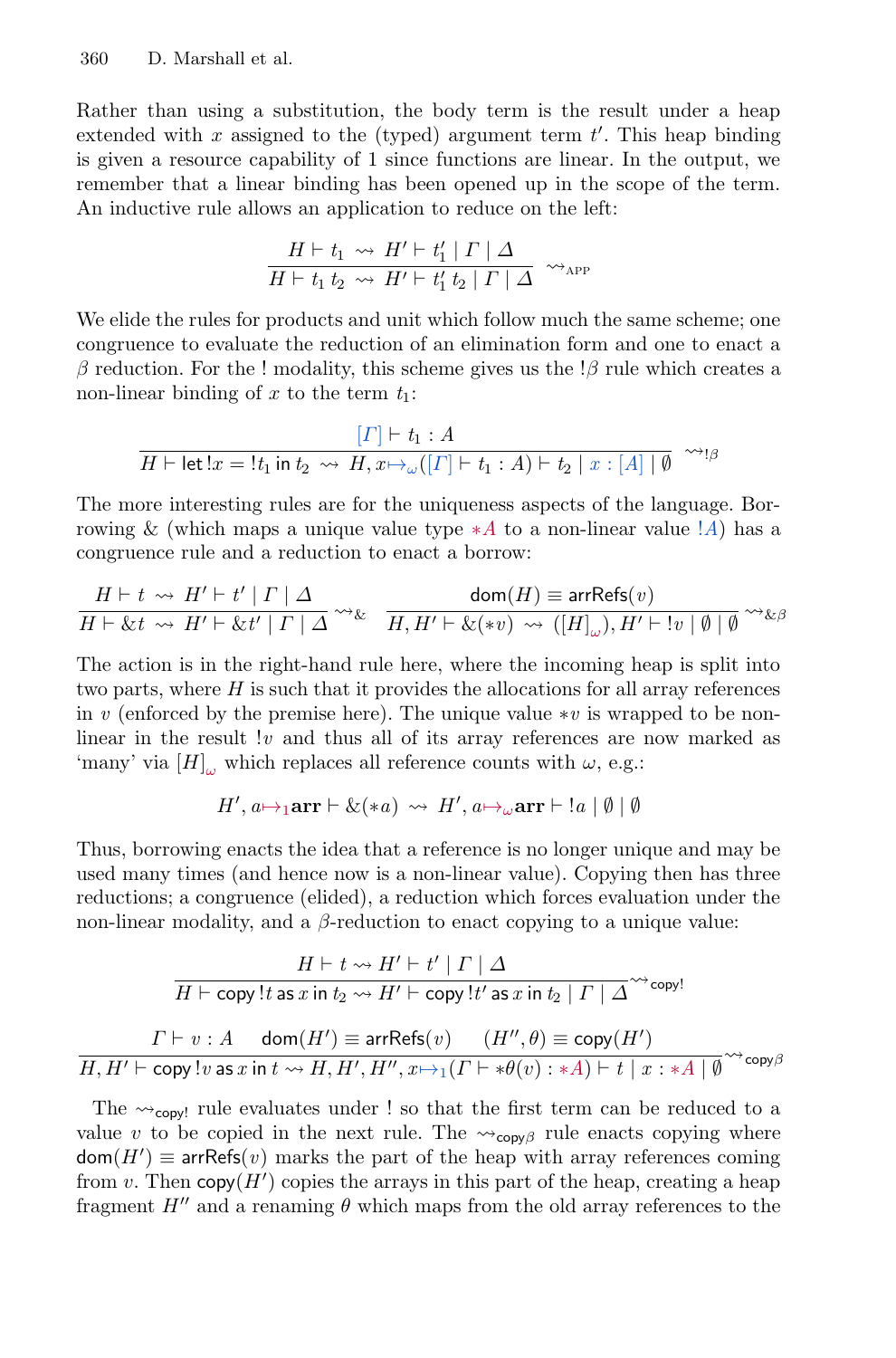references of the new copies. This renaming is applied to  $v$  in the newly bound unique variable x. Thus the value  $\theta(v)$  refers to any freshly copied arrays.

Lastly, the semantics of the array primitives uses an array representation on the heap, where **arr** is some array object and  $\operatorname{arr}[i] = v$  indicates that the  $i^{th}$ element is bound to the value v, and we write  $a \# H$  for an array reference a which is fresh for heap  $H$ :

$$
\cfrac{a\#H}{H\vdash \text{newArray } n \rightsquigarrow H, a\mapsto_1 \text{arr} \vdash *a\mid \emptyset\mid \emptyset}
$$
\n
$$
\cfrac{H, a\mapsto_r (\text{arr}[i] = v)\vdash \text{readArray } (*a)\ i \rightsquigarrow H, a\mapsto_r (\text{arr}[i] = v)\vdash (v, *a)\mid \emptyset\mid \emptyset}
$$
\n
$$
\cfrac{H, a\mapsto_r \text{arr} \vdash \text{writeArray } (*a)\ i\ v \rightsquigarrow H, a\mapsto_r (\text{arr}[i] = v)\vdash *a\mid \emptyset\mid \emptyset}{H, a\mapsto_r \text{arr} \vdash \text{deleteArray }(*a)\ \rightsquigarrow H\vdash \text{unit}\mid \emptyset\mid \emptyset}
$$

Thus newArray creates a fresh array reference  $a$  and allocates a new array on the heap with a single reference count. The readArray and writeArray primitives work as expected to read and destructively update the array referenced by  $a$ , whose reference count is arbitrary but unchanged by the reduction. Lastly deleteArray deallocates the array. Noticeably, the rules do not enforce uniqueness; but as we see in the next section, well-typed programs preserve uniqueness of references.

## <span id="page-15-0"></span>3.5 Metatheory

Proofs of all the statements that follow are provided in the appendix [\[28\]](#page-27-4). We first establish some key results showing the admissibility of substitution and weakening, which are leveraged in later proofs:

**Lemma 1 (Linear substitution).** If  $\Gamma' \vdash t' : A$  and  $\Gamma, x : A \vdash t : B$  then  $\Gamma' + \Gamma \vdash [t'/x]t : B.$ 

**Lemma 2 (Non-linear substitution).** If  $[I'] \vdash t' : A$  and  $\Gamma, x : [A] \vdash t : B$ then  $[\Gamma'] + \Gamma \vdash [t'/x]t : B$ .

Lemma 3 (Weakening is admissible). If  $\Gamma \vdash t : A$  then  $\Gamma, [\Gamma'] \vdash t : A$ .

Next, the heap model allows us to establish the key properties of well-typed programs respecting linearity and uniqueness restrictions. We first define when a heap is compatible with a typing context:

**Definition 3 (Heap-context compatibility).** A heap  $H$  is compatible with a typing context  $\Gamma$  if  $H$  contains assignments for every variable in the context and the typing contexts of the terms in the heap are also compatible with the heap. The relation is defined inductively as:

$$
\frac{H \bowtie \Gamma}{H, a \mapsto_r \text{arr} \bowtie I, a : \text{Array } A} \text{REF} \quad \frac{H \bowtie (I_1 + I_2) \quad I_2 \vdash t : A \quad x \notin \text{dom}(H)}{(H, x \mapsto_r (I_2 \vdash t : A)) \bowtie (I_1, x : A)} \text{LIN}
$$
\n
$$
\frac{H \bowtie (I_1 + [I_2]) \quad [I_2] \vdash t : A \quad x \notin \text{dom}(H)}{(H, x \mapsto_\omega ([I_2] \vdash t : A)) \bowtie (I_1, x : [A])} \omega
$$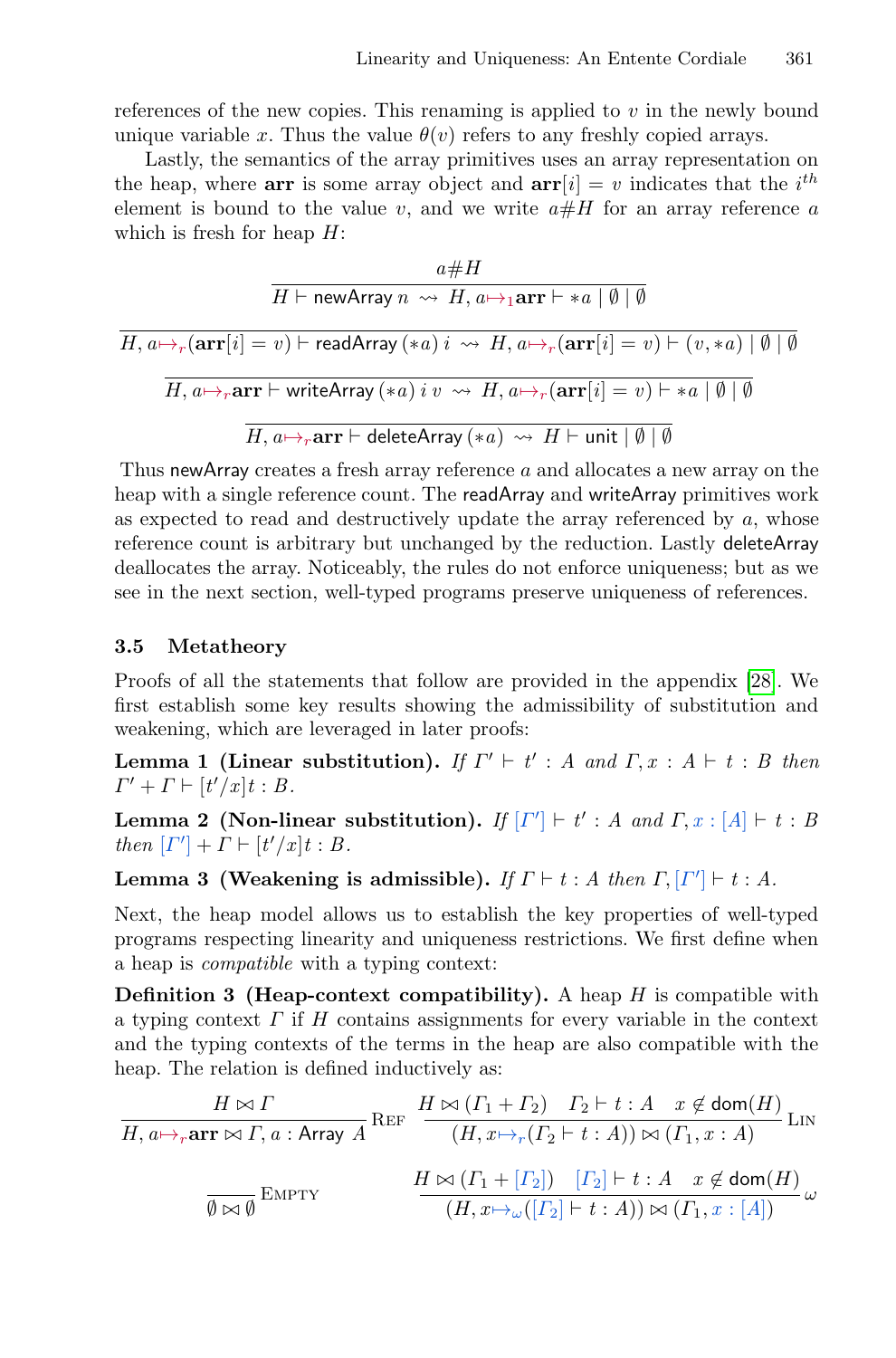Thus, a heap compatible with  $\Gamma_1, x : A$  contains an assignment for x marked with a usage annotation r which can be either 1 for linear or  $\omega$  for non-linear use. Note that non-linear values can be used linearly, as captured by dereliction (the DER typing rule). However, a non-linear assumption must have a heap assignment marked with  $\omega$  (rule  $\omega$ ), where the dependencies of the assigned term t must all be non-linear in the remaining compatibility judgment on the rest of the heap.

From a heap (and likewise from a typing context) we can also extract usage information. This is useful for focusing on resource usage as follows:

**Definition 4 (Usage context extraction).** For a context  $\Gamma$  or heap  $H$  we can extract usage information denoted  $\overline{\Gamma}$  or  $\overline{H}$  defined as:

$$
\overline{\emptyset} = \emptyset \qquad \qquad \overline{(I, x : [A])} = \overline{\Gamma}, x : \omega \qquad \overline{(I, a : A)} = \overline{\Gamma} \qquad \overline{(I, x : A)} = \overline{\Gamma}, x : 1
$$

$$
\overline{\emptyset} = \emptyset \qquad \overline{(H, x \mapsto_r (I \vdash t : A))} = \overline{H}, x : r \qquad \overline{(H, a \mapsto_r t)} = \overline{H}
$$

We now give the two main theorems about our calculus which give us the properties that linearity is respected (called conservation, Theorem [4\)](#page-16-0) and that uniqueness is respected (Theorem [5\)](#page-16-1).

**Theorem 4 (Conservation).** For a well-typed term  $\Gamma \vdash t : A$  and all  $\Gamma_0$  and H such that  $H \bowtie ( \Gamma_0 + \Gamma )$  and a reduction  $H \vdash t \leadsto H' \vdash t' \mid \Gamma_1 \mid \Delta$  we have:

<span id="page-16-0"></span>
$$
\exists \Gamma'. \ \Gamma' \vdash t' : A \ \land \ H' \bowtie ( \Gamma_0 + \Gamma' ) \ \land \ (\overline{H'} + \Delta) \sqsubseteq (\overline{H}, \overline{\Gamma_1})
$$

The first conjunct is regular type preservation, linked with heap compatibility in the second conjunct. The last conjunct expresses the core of conservation: that resource usage accrued in this reduction, given by  $\Delta$ , plus remaining resources given in the heap H' are approximated (via  $\subseteq$ , the pointwise lifting of  $\leq$ ) by the original resources given in the heap  $H$  plus the specification of the resources from any variable bindings  $\Gamma_1$  encountered along the way. The context  $\Gamma_0$  accounts for bindings not described by  $\Gamma$ , and is key to the inductive proof of this result.

<span id="page-16-1"></span>We then establish that all heap references have only one reference to them at the end of execution.

**Theorem 5 (Uniqueness).** For a well-typed term  $\Gamma \vdash t : *A$  and all  $\Gamma_0$  and H such that  $H \bowtie (F_0 + F)$  and given a multi-reduction to a value  $H \vdash t \Rightarrow$  $H' \vdash *v \mid \Gamma' \mid \Delta$ , for all  $a \in \text{arrRefs}(v)$  (array references in v) we have:

$$
a{\mapsto_1}t'\in H\implies \exists t''.a{\mapsto_1}t''\in H'\quad \wedge\quad a\not\in {\rm dom}(H)\implies \exists t''.a{\mapsto_1}t''\in H'
$$

i.e., any array references contributing to the final term that are unique in the incoming heap stay unique in the resulting term, and any new array references contributing to the final term are also unique.

Notice that there is a certain duality between the conservation theorem and the uniqueness theorem which mirrors the weak duality between linearity and uniqueness. The statement of conservation is a generalised way to say that if a variable is linear then it will always be used in a linear way, or in other words that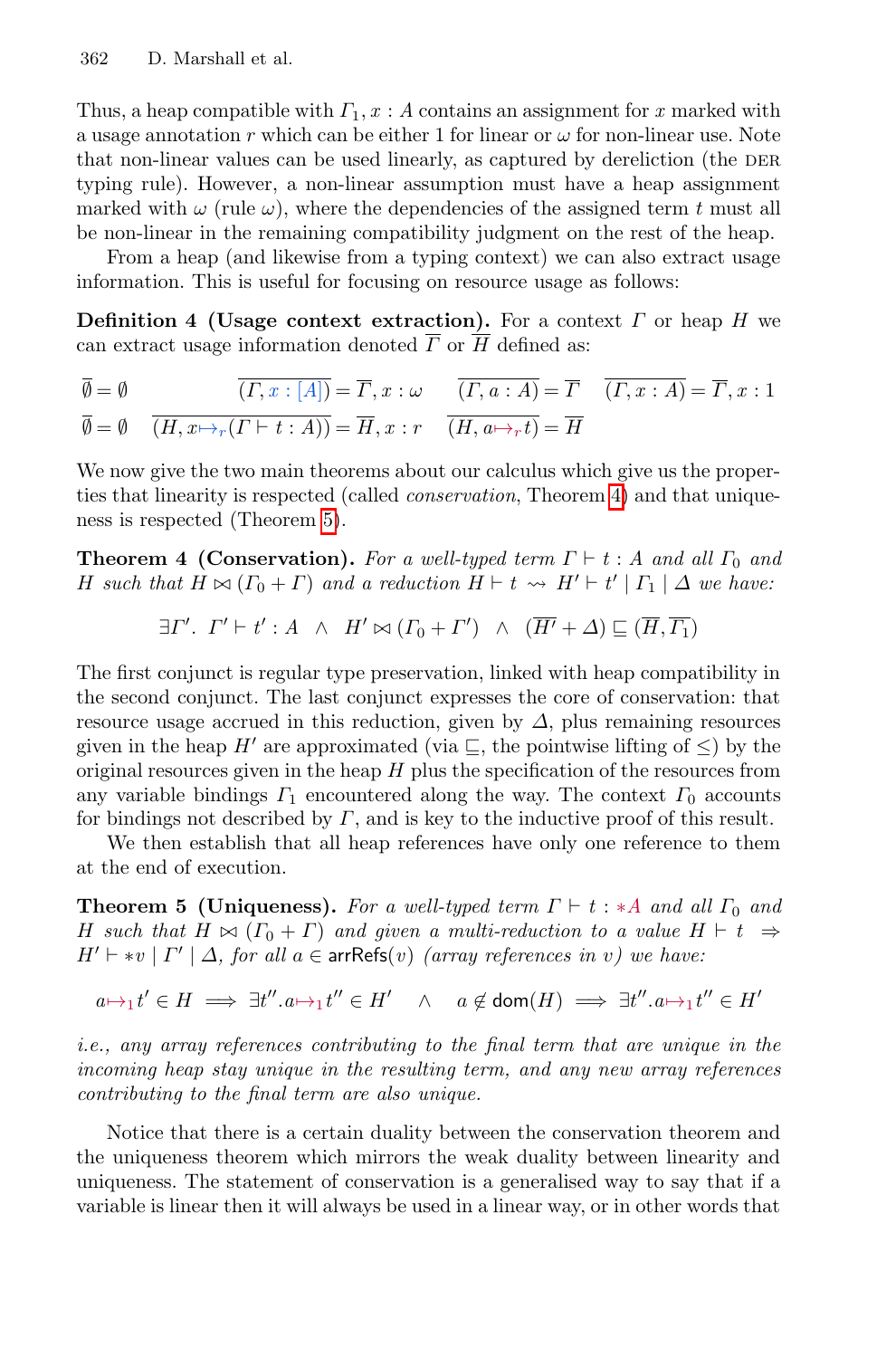linearity restrictions will always be upheld; conversely, the uniqueness theorem tells us that if a variable is unique then it must always have been used in a unique way, or in other words that it does not have multiple references.

One important point to notice is that the additional rules (borrow and copy) that we include for unique types are in fact trivial cases when it comes to the uniqueness theorem since they can never output a value with a unique type. This makes sense as the idea behind these additional rules is to mediate the interaction between uniqueness and non-uniqueness, and this interaction can only ever go in the direction of producing values that are non-unique.

A sub-result of conservation is type preservation which is complemented by a separate progress result in Theorem [6](#page-17-1) to give syntactic type safety:

**Theorem 6 (Progress).** Values of the heap model v are given by:

<span id="page-17-1"></span> $v ::= (t_1, t_2) |$  unit  $| *t |$   $!t | \lambda x. t | i | a | p$  (value terms sub-grammar)

where p are partially-applied primitives, e.g., newArray, readArray, readArray ( $*$ a). Given  $\Gamma \vdash t : A$ , then t is either a value, or if  $H \bowtie \Gamma_0 + \Gamma$  there exists a heap  $H',$ term t', usage context  $\Delta$ , and context  $\Gamma'$  such that  $H \vdash t \leadsto H' \vdash t' \mid \Gamma' \mid \Delta$ .

Finally, we see that the operational semantics, extended to full  $\beta$ -reduction (i.e., all congruences), supports the equational theory:

Theorem 7 (Soundness with respect to the equational theory). For all  $t_1, t_2$  such that  $\Gamma \vdash t_1 : A$  and  $\Gamma \vdash t_2 : A$  and  $t_1 \equiv t_2$  and given H such that  $H \bowtie \Gamma$ , there exists a value (irreducible term) v and  $\Gamma_1, \Gamma_2, \Delta_1, \Delta_2$  such that there are full β-reductions to the same value

 $H \vdash t_1 \Rightarrow_\beta H' \vdash v \mid \Gamma_1 \mid \Delta_1 \quad \wedge \quad H \vdash t_2 \Rightarrow_\beta H' \vdash v \mid \Gamma_2 \mid \Delta_2$ 

## <span id="page-17-0"></span>4 Implementation

#### <span id="page-17-3"></span>4.1 Frontend

The implementation of uniqueness types in Granule follows much the same pattern as the logic defined earlier. Granule already possesses a semiring graded necessity modality, where for a pre-ordered semiring  $(\mathcal{R},*,1,+,0,\sqsubseteq)$ , there is a family of types  $\{\Box A_r\}_{r \in \mathcal{R}}$ . We represent the ! from linear logic (and our calculus) via the pre-ordered semiring  $\{0, 1, \omega\}$  (none-one-tons [\[30\]](#page-27-9)) with  $A = \Box A_{\omega}$ .

The semiring is defined with  $r+s=r$  if  $s=0, r+s=s$  if  $r=0$  and otherwise  $\omega$ , and  $r * 0 = 0 * r = 0$ ,  $r * \omega = \omega * r = \omega$  (for  $r \neq 0$ ), and  $r * 1 = 1 * r = r$ with ordering  $0 \sqsubseteq \omega$  and  $1 \sqsubseteq \omega$ . This semiring allows us to represent both linear and non-linear use: variables graded with 1 must be used linearly, with 0 must be discarded, and a grade of  $\omega$  permits unconstrained use à la linear logic's !.

<span id="page-17-2"></span><sup>&</sup>lt;sup>7</sup> It may not seem obvious that such a graded modality does exactly represent the behaviour of linear logic's !, and in fact capturing the precise behaviour of ! does require some additional semiring structure which is present in Granule [\[22\]](#page-26-5).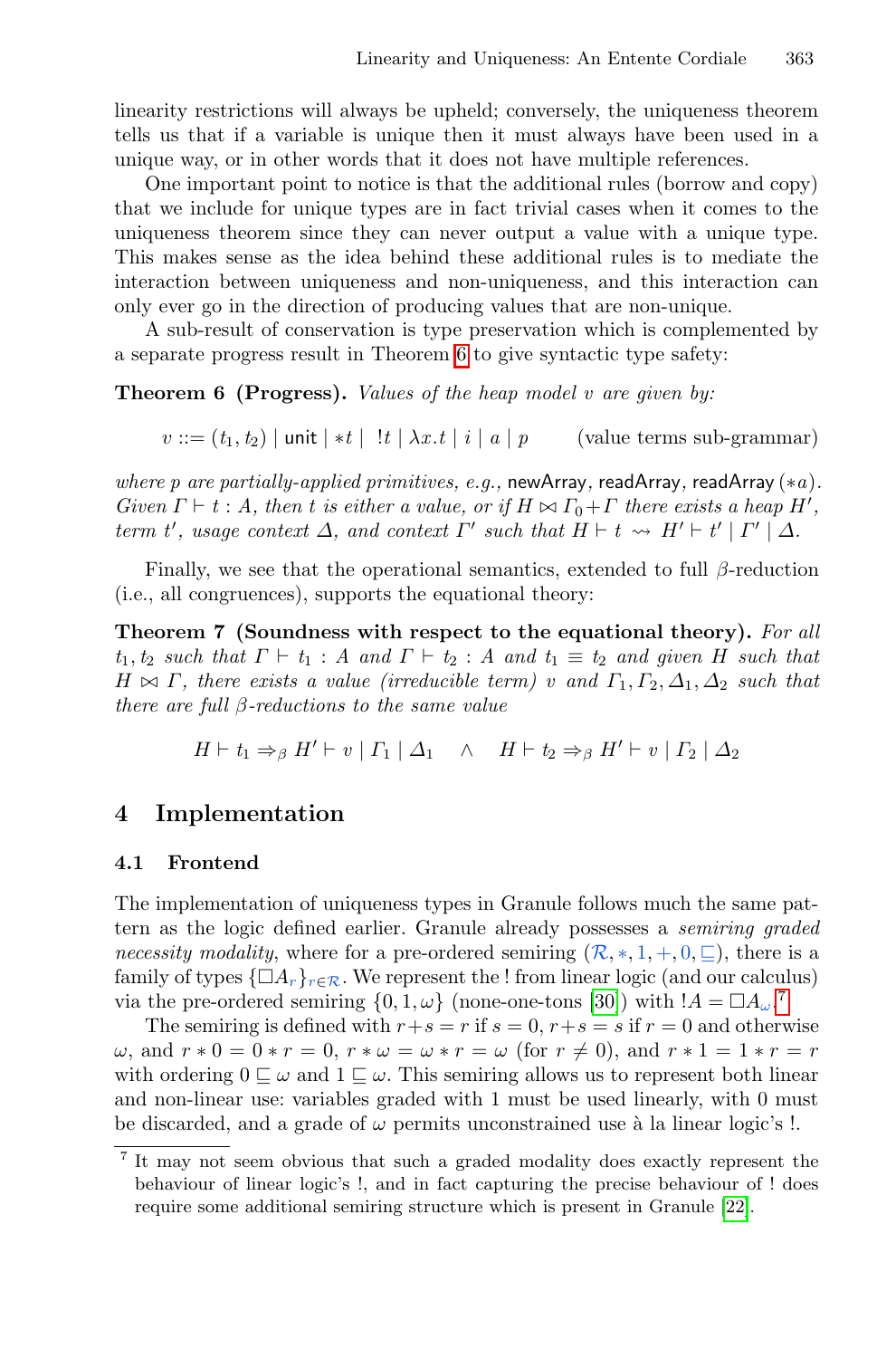<span id="page-18-1"></span>

Fig. 2: Relationship between various flavours of substructural types demonstrating how they can all be represented using Granule's expressive modalities.

(In Granule,  $\Box A_{\omega}$  can be written as the type A [Many], but we syntactically alias this to !A for simplicity and ease of understanding.)

As in LCU, uniqueness is represented by a new modality, which we call ∗ to match the calculus (and so that the syntax of programs involving uniqueness will be familiar to Clean users). The uniqueness modality wraps a value that behaves 'linearly' (and so cannot be duplicated or discarded), with the key difference being that we provide primitive functions which allow ! to act as a relative monad over unique values. The primitives have the following type signatures:

```
Granule
1 uniqueReturn : \forall {a : Type} . *a \rightarrow !a -- borrow
2 uniqueBind : \forall {a b : Type} . (*a \rightarrow 'b) \rightarrow 'a \rightarrow 'b -- copy
```
The uniqueReturn function here implements the borrow rule from the calculus (acting as the 'return' of the relative monad), and similarly the uniqueBind function implements the copy rule (acting as the 'bind').

We provide syntactic sugar for both of these primitives for convenience, with syntax designed to evoke the rules from the LCU calculus;  $\&$ x is equivalent to writing uniqueReturn  $x$ , while clone  $t1$  as  $x$  in  $t2$  is equivalent to writing uniqueBind ( $\lambda x \to z$ ) t1.<sup>[8](#page-18-0)</sup> A simple example of uniqueness types in action is given below, to demonstrate the idea.

```
Granule
_1 sip : *Coffee \rightarrow (Coffee, Awake)
2 sip fresh = let !coffee = kfresh in (keep coffee, drink coffee)
```
Here, borrowing (&) converts the unique Coffee value into an unrestricted one, so that it can be duplicated and used twice for the two separate functions. Note however that the uniqueness guarantee is lost in the process, so both of the output values are non-unique (linear, in this case).

Figure [2](#page-18-1) illustrates the relationship between uniqueness, linearity and other common forms of substructural typing in the resulting system.

<span id="page-18-0"></span><sup>&</sup>lt;sup>8</sup> In the implementation we use 'clone' rather than 'copy', as the name 'copy' is often used elsewhere in Granule, e.g. for the non-linear function which duplicates its input.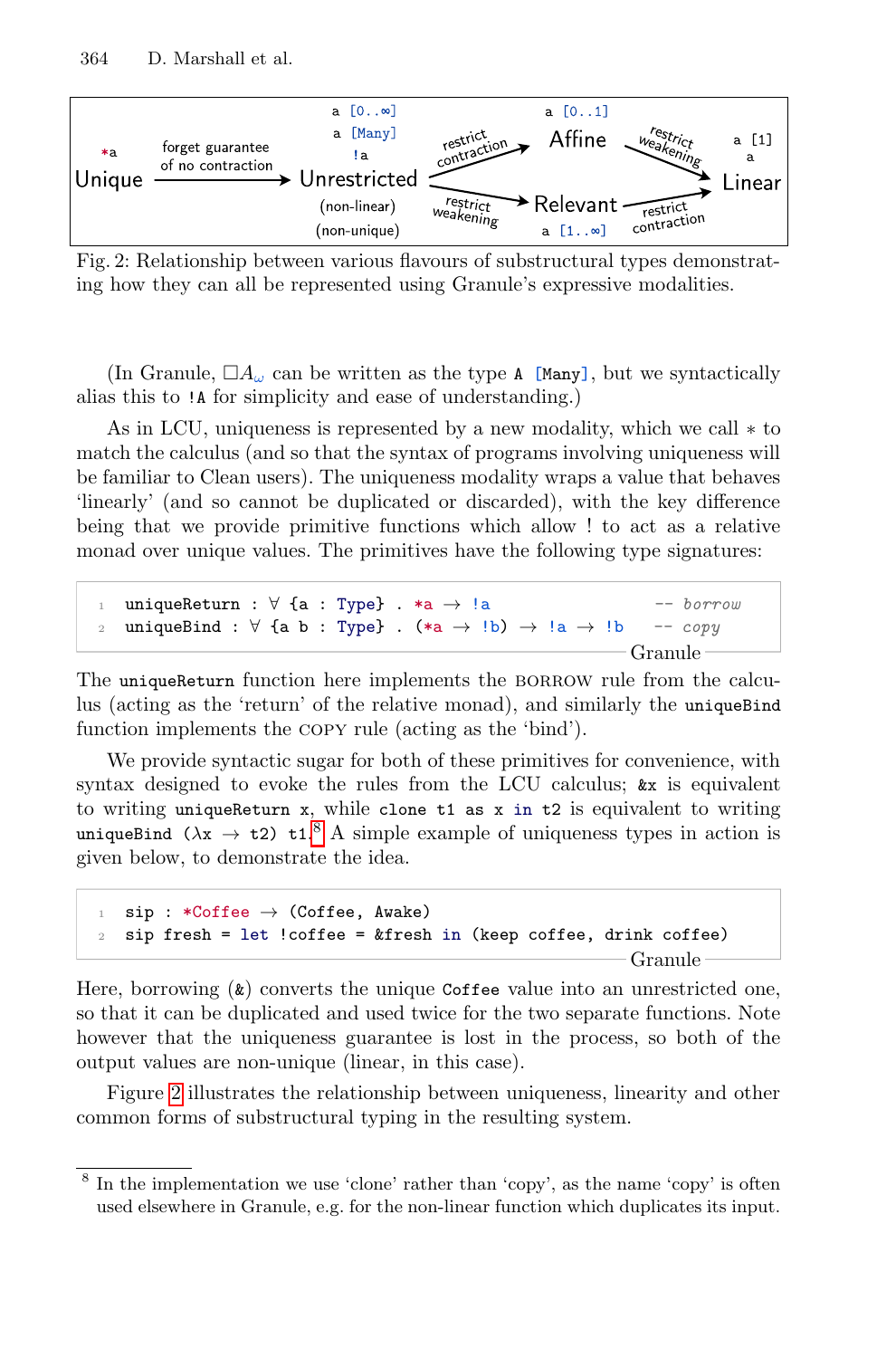We implemented a built-in library for primitive floating point arrays in Granule, matching the interface for arrays of floats that was introduced as an extension to the LCU calculus in Section [3.3,](#page-11-1) with operations typed as follows:

```
Granule
1 newFloatArray : Int \rightarrow *FloatArray
2 readFloatArray : *FloatArray \rightarrow Int \rightarrow (Float, *FloatArray)
3 writeFloatArray : *FloatArray \rightarrow Int \rightarrow Float \rightarrow *FloatArray
4 deleteFloatArray : *FloatArray \rightarrow ()
```
The writeFloatArray primitive updates an array destructively in place since we have a guarantee that no other references exist to the array which has been passed in. In the next section, we use this set of primitives to evaluate the performance of our implementation, by measuring the performance gains from allowing for in-place updates in this fashion. We have another set of immutable primitives akin to the above (but written with a suffix I) which work with non-unique arrays, e.g. readFloatArrayI : FloatArray  $\rightarrow$  Int  $\rightarrow$  (Float, FloatArray), and thus do not perform mutation.

The following shows an example of clone, where a new array is borrowed and a copy of this borrowed FloatArray on line 3 is deleted, leaving the original (now immutable) instance of the array unaffected on line 4:

```
1 let x = newFloatArray 10 in
2 let [y] = kx in
3 let [() = clone [y] as y' in (let () = deleteFloatArray y' in [()])
4 in readFloatArrayI y 10
```
Granule

#### <span id="page-19-0"></span>4.2 Compilation and Evaluation

As part of our implementation of uniqueness types in Granule, as described in Section [4.1,](#page-17-3) we also implemented a simple compiler that translates programs into Haskell. This compiler preserves the value types, but erases all of Granule's substructural types (linear, unique, graded, etc.). As a result, we can take advantage of both Granule's flexible type system and Haskell's libraries and optimizing compiler. For this paper, all performance results were measured by compiling Granule programs to Haskell, and compiling the resulting Haskell with GHC 9.0.1. The measurements were collected on an ordinary MacBook with a 2 GHz quad-core Intel i5 processor and 16 GB of RAM.

As mentioned in Section [1,](#page-0-0) one motivation for using uniqueness types is to do the kind of in-place mutation necessary for efficient programming with arrays. To check that our implementation is reasonable, we carried out an evaluation using an array processing benchmark. The benchmark recursively allocates and sums up lists of arrays of various sizes, with the goal of demonstrating the benefits of uniqueness types for arrays in functional programming. Each iteration of the benchmark allocates a list of a thousand arrays, populates the arrays with values, then traverses the list to sum them up. We prepared two versions of this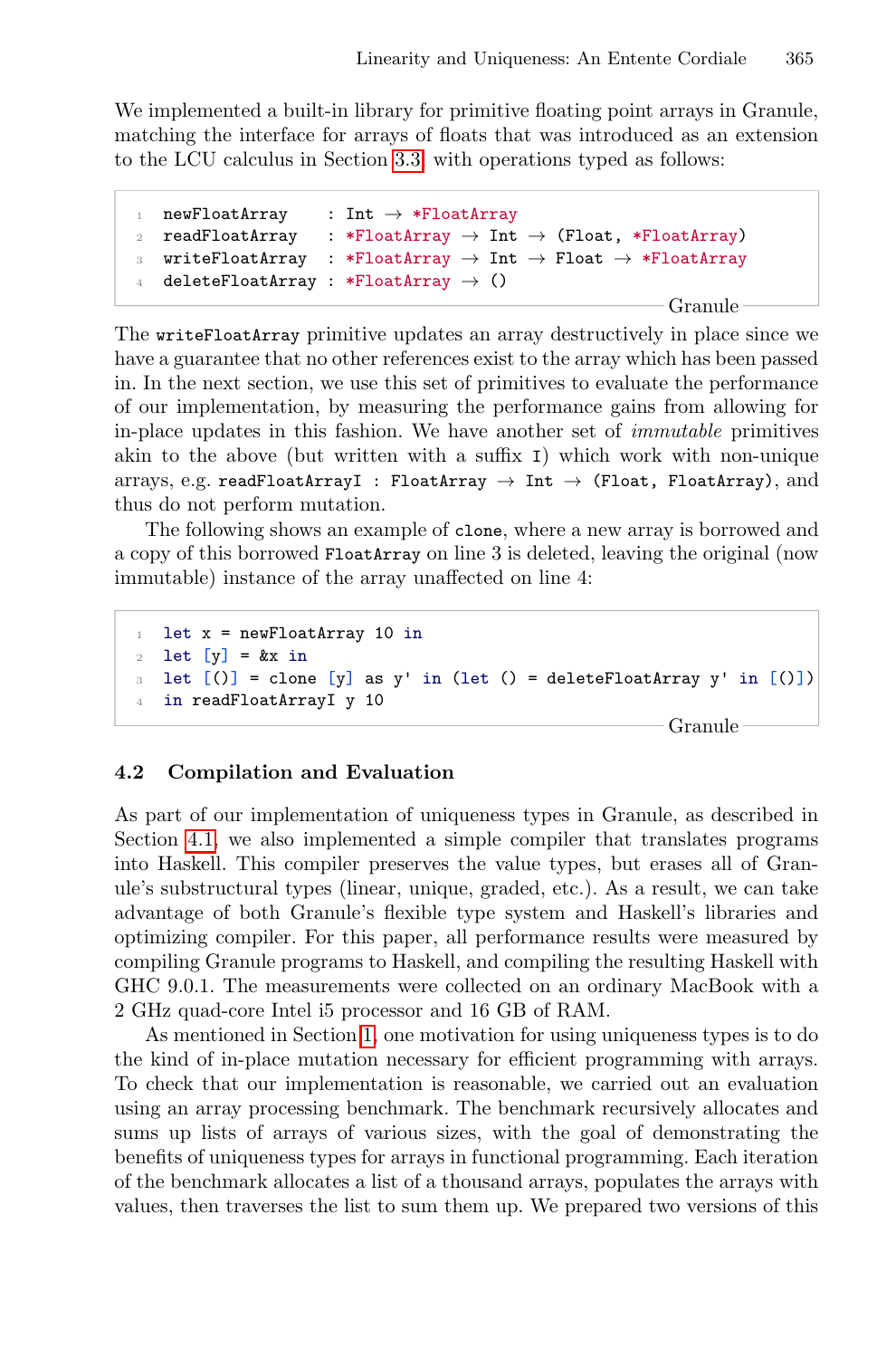<span id="page-20-0"></span>

Fig. 3: Performance of mutable vs. immutable arrays in Granule. Lower is better.

benchmark: one with functional in-place updates and manual (safe) deletion of unique arrays, and one with non-unique, immutable, garbage collected arrays and updates via copying. The overall performance of these two benchmarks is shown in Figure [3,](#page-20-0) with lower bars/numbers representing better performance. The results, while not surprising, do confirm that array-handling is generally more efficient when in-place mutation is allowed. Additionally, in Figure [3,](#page-20-0) we compared the time spent in garbage collection between the two versions of the benchmark. Because our implementation allocates unique data outside of GHC's heap, and uniqueness types allow programmers to directly de-allocate objects in memory, the unique version of the benchmark spends significantly less time in garbage collection. For this benchmark, the unique arrays are outside of the garbage collected heap and directly de-allocated, while other incidental objects (closures, lists, and so on) are still handled by the garbage collector.

Of course, this is a somewhat contrived benchmark. Real-world Haskell libraries, for example, typically provide functional high-level interfaces for array manipulation while using unsafe code to mutate arrays internally. The popular vector library<sup>[9](#page-20-1)</sup> is one example, and repa [\[25\]](#page-26-6) is another. Additionally, there is significant prior work on improving the efficiency of functional programs operating on arrays (for example, using combinators like map and fold along with aggressive fusion [\[13,](#page-25-7)[25,](#page-26-6)[27\]](#page-26-7)), which we will not dwell on. The main point is that, at some stage, arrays must be mutated. Rather than having this happen through unsafe code, or via external C or Fortran, uniqueness types give us a way to do that mutation directly in our functional language, efficiently and safely.

Crucially, in these comparisons, all versions of the programs are implemented in the same language: Granule. With our extensions, the language is expressive enough to encompass a variety of programming approaches. Functional programmers may freely mix and match from a variety of options for data management and manipulation. Object lifetimes may be either manually or automatically managed, and object contents may allow in-place mutation or be immutable.

<span id="page-20-1"></span><sup>9</sup> <https://hackage.haskell.org/package/vector>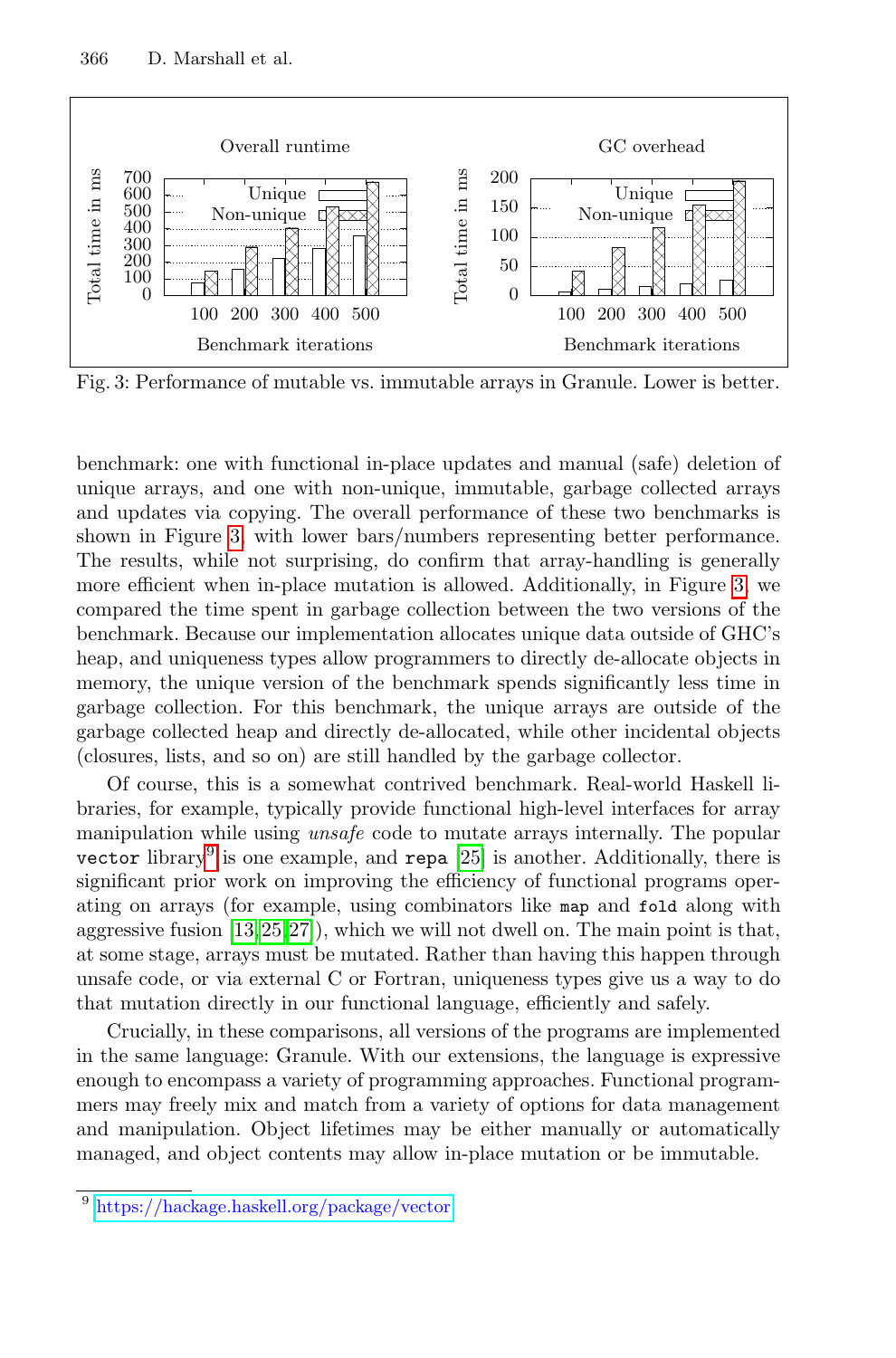## <span id="page-21-0"></span>5 Related Work

Uniqueness types are most well known for their appearance in the Clean language [\[40,](#page-27-3) [47\]](#page-28-0), where they are used in lieu of monadic computation and for the efficiency gains offered by in-place update. In Clean, computation is based on graph rewriting and reduction; constants such as numbers are graphs, and functions are graph rewriting formulas. This gives the type system a rather different feel to those offered by more recent functional programming languages, and makes it more difficult to capture the benefits of Clean-style uniqueness in a modern setting, hence the value in our pursuit of this goal.

Some theoretical groundwork for Clean's uniqueness types has certainly been developed over the years, particularly in works by de Vries among others [\[55,](#page-28-4)[56\]](#page-28-1); these papers aim to clarify the distinction between Clean's type system and systems based on the  $\lambda$ -calculus. Further work makes headway on the problem of distinguishing uniqueness from other substructural systems [\[53,](#page-28-8)[54\]](#page-28-9). This follows a similar theoretical approach to the one demonstrated in our paper; such ideas for limited settings inspired the groundwork for our system, which is more general and has a practical implementation.

Other languages (old and new) featuring uniqueness types include Single-Assignment C [\[45\]](#page-28-2), Mercury [\[48\]](#page-28-3) and Cogent [\[35\]](#page-27-10).

Ownership was first developed as a framework for understanding aliasing in object-oriented languages [\[34\]](#page-27-11), and is intended to give a high-level structural view of objects and references in much the same way that powerful type systems give a high-level structural view of data. Ownership is now most familiar due to being pervasive in the Rust programming language, for which multiple formalisations have been attempted; RustBelt [\[24\]](#page-26-1) gives a lower-level encoding of Rust intended for formal verification while Oxide [\[64\]](#page-29-7) is a higher-level encoding designed for more theoretical work, among others [\[39\]](#page-27-12). Extending these ideas to other languages is an active area of research; RefinedC [\[44\]](#page-28-10) is one example.

Regions have been used over the years in the context of effect systems [\[23,](#page-26-8) [26\]](#page-26-9). One of the primary motivations of research into region types was their application in region-based memory management [\[51\]](#page-28-11), which aimed to bring some of the benefits of traditional stack-based memory management to higher-order functional languages. Regions divide values based on their lifetimes, so a system with region types can safely allocate and de-allocate memory for values based on region type information, eliminating the need for garbage collection.

Early on, regions were restricted to have LIFO (last-in, first-out) lifetimes which followed the block structure of a language, but later work relaxed this constraint using uniqueness (see: static capabilities [\[63\]](#page-29-8) and Cyclone [\[21\]](#page-26-10)); a unique reference to a region ensures there are no aliases to the region, and that it can therefore be promptly de-allocated. Additionally, regions themselves act as a way to control aliasing, and can be thought of as equivalence classes for a "may alias" relation—in other words, values which do not share a region may not alias with one another, and so if a value does not share a region with anything else then it may be safely mutated in place.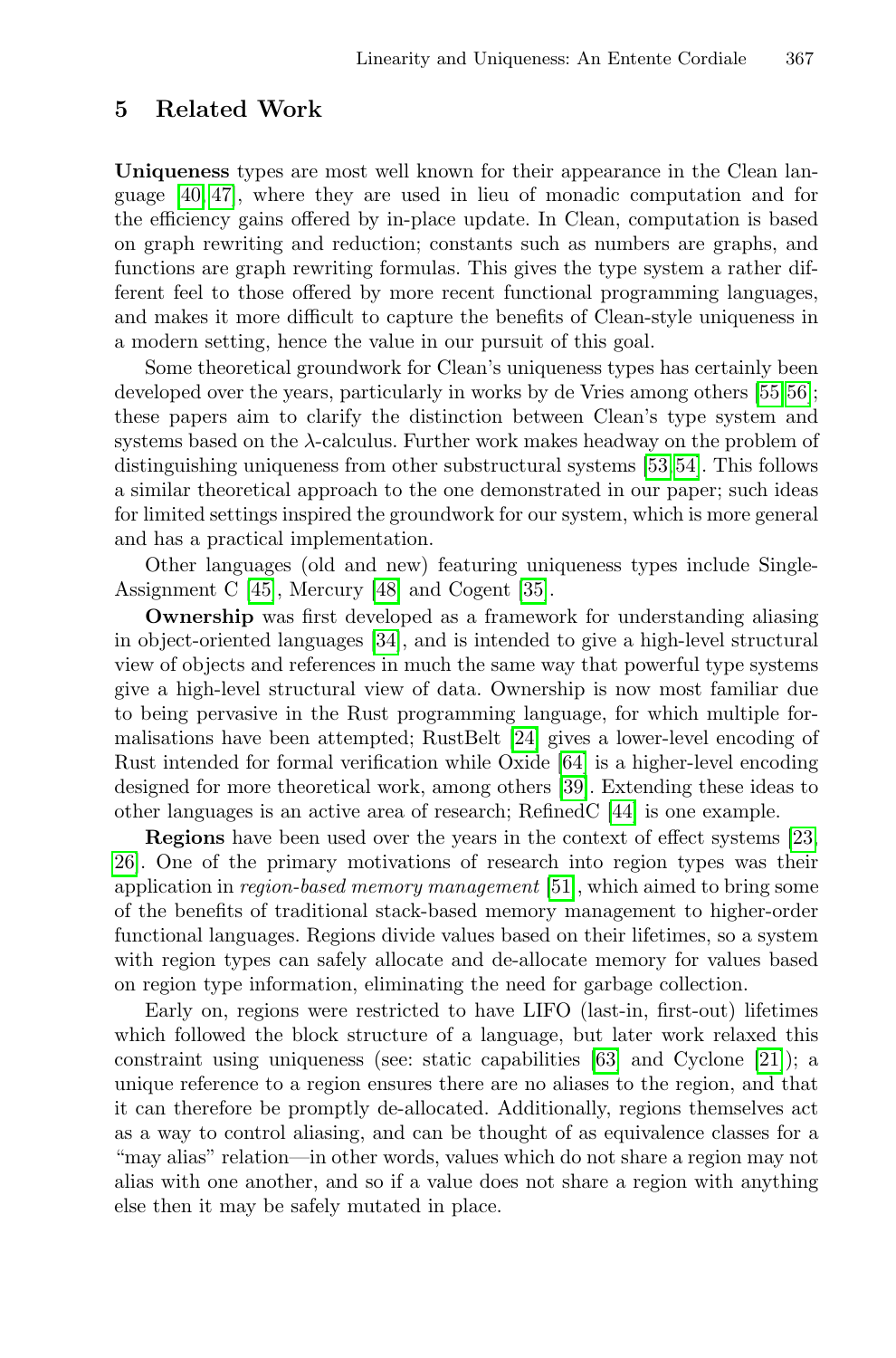Work on Cyclone [\[14\]](#page-26-11) demonstrated the relationship between regions and unique pointers, observing that "unique pointers are essentially lightweight, dynamic regions that hold exactly one object." Beyond that, Rust's lifetimes are heavily based on regions, and there exists an extension of ML called Affe [\[43\]](#page-27-13) which aims to support both linearity and borrowing using regions.

Capabilities are tokens that a function must possess in order to be able to access a particular location in memory. Capabilities are linear, and cannot be duplicated or discarded, in order to prevent them from being forged [\[17\]](#page-26-12). Implementations exist for various object-oriented languages such as Java [\[2\]](#page-25-8) and Scala [\[19\]](#page-26-13); more functional languages taking inspiration from the idea of capabilities also exist [\[33,](#page-27-0) [41\]](#page-27-14). Recent work on linear constraints for Haskell [\[49\]](#page-28-12), which hopes to allow for something similar to borrowing within the framework of linear Haskell, also descends from work on capabilities. Ambient capabilities can also be internalised as a comonad to capture purity within an impure language [\[12\]](#page-25-9).

# <span id="page-22-0"></span>6 Future Work

Ownership via fractional permissions Though Granule can now represent values with both linear and unique types, the language allows for much more fine-grained analysis of resourceful data via grading. For instance, we can replay our earlier non-linearity example but with some extra information in the types:

```
Granule
1 accurate : Cake [2] \rightarrow (Happy, Cake)
2 accurate [case] = let extra = have cake in (eat cake, extra)
```
Instead of an infinite amount of cake we specify that we have exactly two cakes; the cake on the right-hand side must be linear as we only have one usage remaining. If we used the input three times we would receive a type error.

Given that we can move beyond the simple binary view of linear and nonlinear, one might suspect that we could track the quantity of existing references to a value more accurately than just unique or non-unique. We propose taking inspiration here from Boyland's notion of fractional permissions [\[8\]](#page-25-10).

The purpose of fractional permissions is to allow multiple readers to access the same resource without losing the ability to later gain unique write access. A "permission" can be split up, allowing read-only access to multiple consumers, and then later recombined (while ensuring no other permissions still exist).

To relate these with our calculus, let us hypothesise that  $*_1 P$  is a 'complete' unique value that we can read from or write to, and that we can split up arbitrarily into 'fractionally' unique values  $*_n P$  where  $0 < n \leq 1$ , as follows:

$$
*_n P \otimes *_m P \iff *_{n+m} P
$$

As with fractional permissions, fractional values must only be used for behaviour that does not involve mutation, because whilst a value is only fractionally unique we cannot guarantee that other references do not exist. We should only regain this ability if we recombine the guarantees into a complete  $*_1 P$ .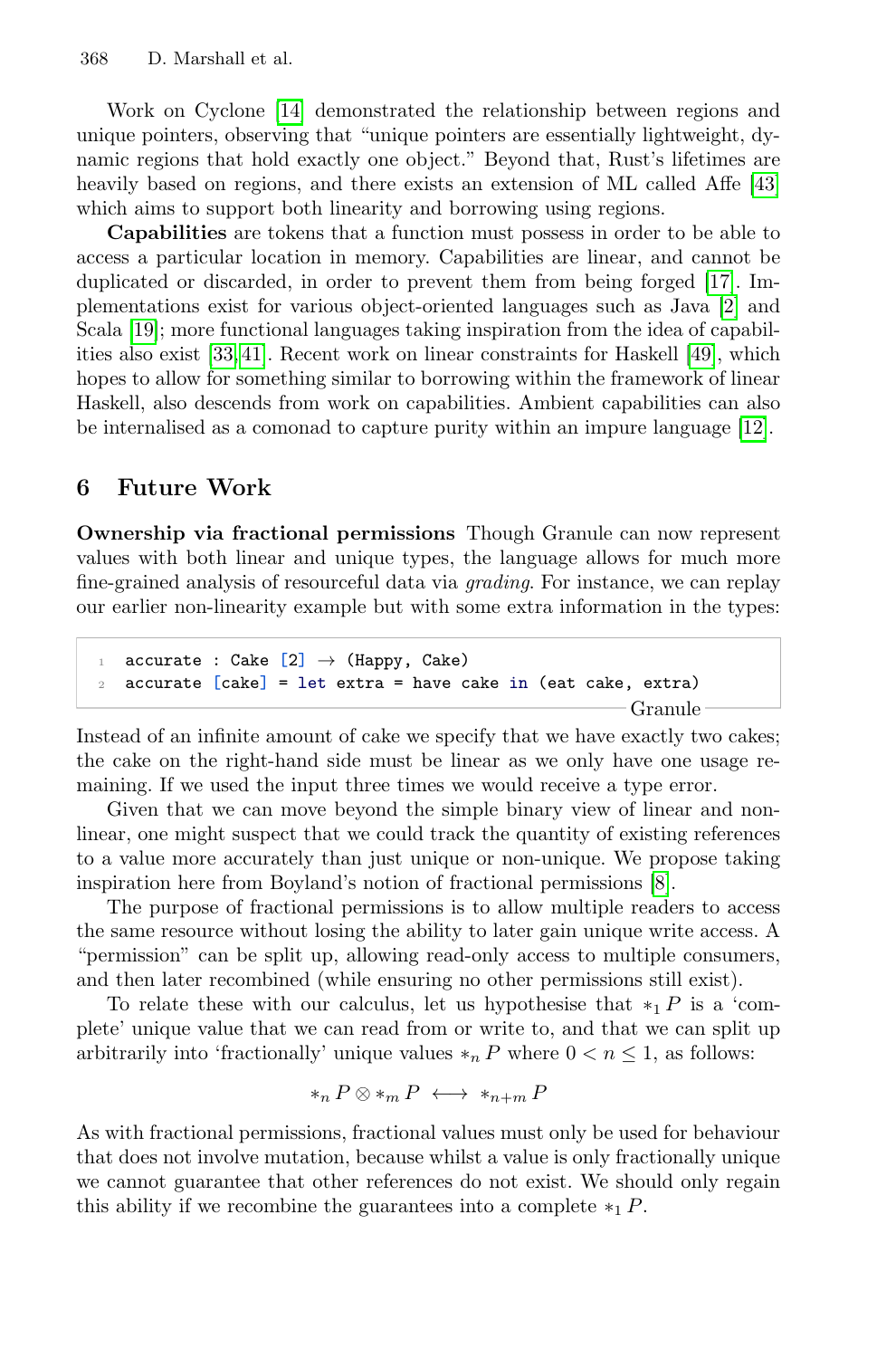This model closely resembles ownership as in Rust  $[24]$  – we can think of a value of type  $*_n P$  for  $n < 1$  as being equivalent to a Rust-style  $\& P$  which is a borrowed value that we cannot mutate.[10](#page-23-0) When a value has been borrowed the original value cannot be written to until we are finished with the borrows, much like we would need to collect all the fractionally unique values back together to get back to our original unique  $*_1$  P. Being able to more closely model Rust's powerful ownership system would make this a fruitful avenue for future research.

Linear Haskell Granule's linear basis and assortment of modalities allows for a particularly natural embedding of the LCU calculus, but this does not preclude the theory of this paper from being applied in other contexts. One particularly valuable setting to consider would be Haskell, which as of GHC 9 already has linear types based on an underlying graded system called  $\lambda^q_{\rightarrow}.$ 

Haskell's graded representation of linearity involves function types (a  $\chi$ -> b) which have a multiplicity annotation  $r$ ; at present, this can be either 'One (linear) or 'Many (unrestricted). But  $\lambda_{\rightarrow}^{q}$  is designed to be extensible, and the possibility of introducing additional multiplicities is welcomed [\[7,](#page-25-1) [49\]](#page-28-12).

The original paper on linear Haskell [\[7\]](#page-25-1) mentions that "linear types are conceptually simpler than uniqueness type systems, giving a clearer path to implementation in GHC", and also that "functional languages have more use for fusion than in-place update". Our clarification of the relationship between linearity and uniqueness demonstrates that not only are uniqueness types no more complex conceptually than linear ones, they can comfortably sit alongside one another in a single calculus; our evaluation demonstrates that while linearity is certainly useful, there are still further practical benefits to be gained from introducing uniqueness into a language with linear types. Perhaps these contributions will begin to forge a path towards a future for Haskell where linear types and uniqueness types can both be leveraged for their respective strengths.

Adjoint models Benton's linear/non-linear (LNL) logic [\[6\]](#page-25-11) consists of two fragments: intuitionistic (non-linear) logic  $\Phi \vdash_{\mathcal{I}} X$  and a mixed fragment of intuitionistic linear logic with non-linear hypotheses  $\Phi, \Gamma \vdash_{\mathcal{L}} A$ . These two fragments are connected by a pair of modalities  $\text{Lin}(X)$  and  $\text{Mny}(A)$ , which form an adjunction; the ! modality can then be recovered by  $!A = \text{Lin}(\text{Mny}(A)).$ 

Breaking the ! modality into two and allowing linear logic to be mixed with non-linear logic has been a valuable endeavour, and so a natural question is whether it is possible to build an LNL-style adjoint model for our unified LCU calculus. It seems plausible that building an adjoint model for just uniqueness logic would not be too difficult; this would be very similar to the LNL model but with the adjunction moving in the opposite direction, and the monadic modality ◦ from uniqueness logic could be represented in much the same way that the comonadic ! can be recovered in LNL.

<span id="page-23-0"></span>Rust also includes *mutable* borrows, which allow the borrower to both read from and write to their borrowed reference. These are a much closer analogue to our current non-fractional calculus, since mutable borrows must be unique.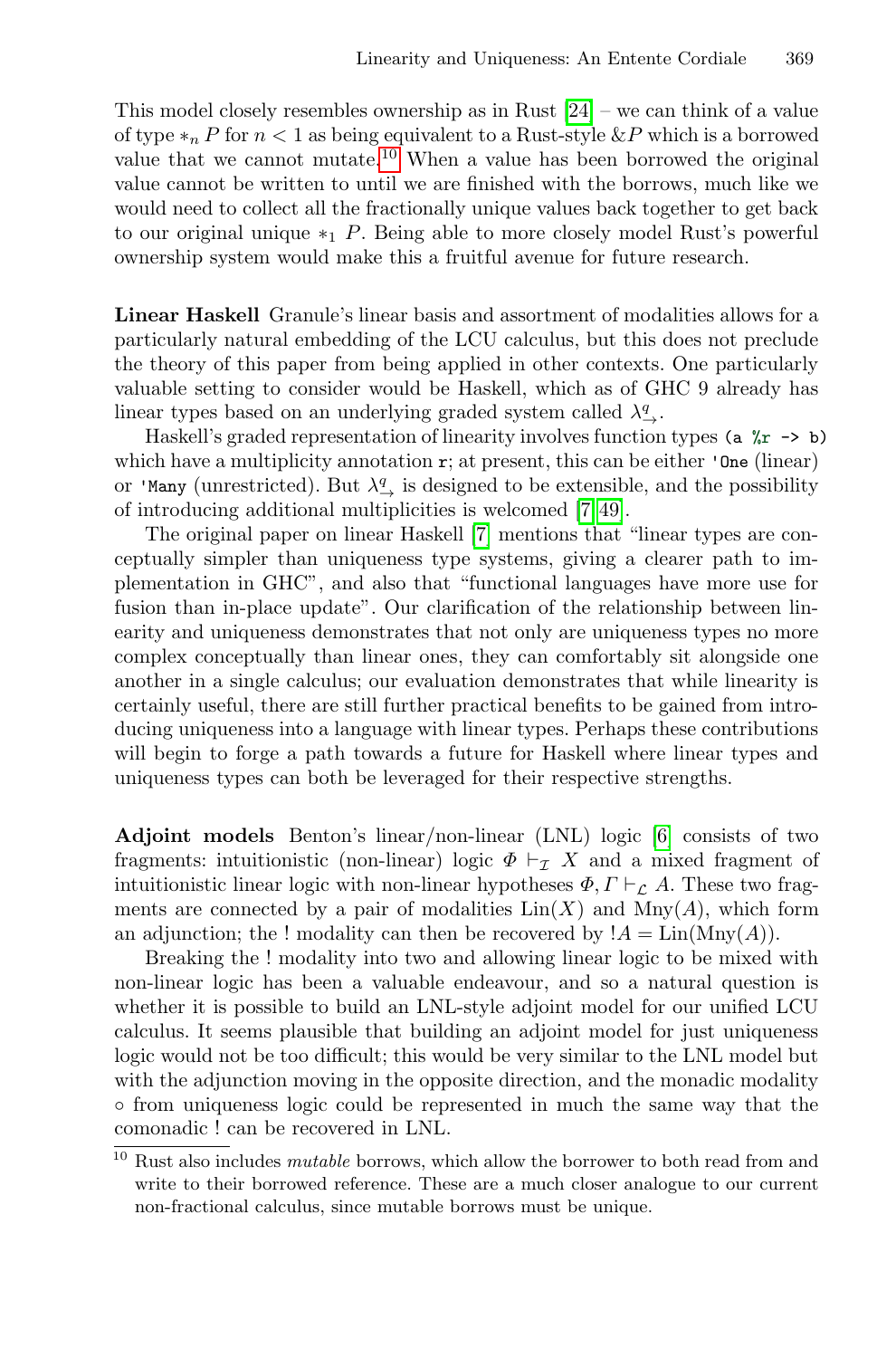An adjoint model for the full LCU calculus would be more interesting. This would most likely involve three fragments, two of which would be symmetric monoidal categories (for unique and linear values) and one of which would be a Cartesian closed category (for unrestricted values), with two adjunctions allowing values to flow from unique to unrestricted to linear as we might hope.

Ordered and dependent types As expressive as Granule's type system may be, there are opportunities for enforcing stronger properties on programs elsewhere in the landscape of type theories. One possibility is that in addition to restricting contraction and weakening, it is also possible to restrict exchange, giving ordered type theories which correspond to noncommutative logic.

Such systems can be used to model stack-based memory allocation (as opposed to heap-based), since without exchange an object may only be used when it is at the top of the stack [\[10,](#page-25-12)[62\]](#page-29-1). But much like linearity, these systems restrict the use of exchange in the future; is there an equivalent of uniqueness for ordered types which guarantees that exchange has never been applied in the past, and could this be useful for tracking references on the stack?

Another possibility is to bring uniqueness into the realm of dependent types. Recent work on graded modal dependent type theory (GrTT) [\[31\]](#page-27-15) allows for capturing requirements on variable usage at both the type and computation levels; grades come in pairs, where the first component is the computation-level grading and the second component is the type-level grading. Strictly linear usage in types is rare – is there value in being able to represent uniqueness here?

# 7 Conclusion

Linearity and uniqueness are both well-studied concepts with similar substructural foundations, but differing benefits; linearity enables the careful management of resourceful data, while uniqueness offers the possibility of safe in-place updates. By formalising the relationship between these two ideas, building on two distinct bodies of literature, we have shown that there is value in having both linear and unique types in the same type system. This could be a first step on the road towards properly understanding the relationships between more advanced substructural type systems, such as the fine-grained resource tracking of Granule and Idris and the complex memory management provided by Rust.

Moreover, we implemented this system in the graded modal setting of the Granule language and provided benchmarks to demonstrate the efficiency gains that can be accessed via adding uniqueness to a language that already has a linear basis. The opportunities to incorporate uniqueness types into languages outside of Granule are apparent, and this paper offers both a theoretical underpinning for uniqueness as it relates to linearity as well as clear validation of the performance benefits that a system which unifies linearity and uniqueness can offer.

Acknowledgments This work was supported by an EPSRC Doctoral Training Award (Marshall) and EPSRC grant EP/T013516/1 (Verifying Resource-like Data Use in Programs via Types).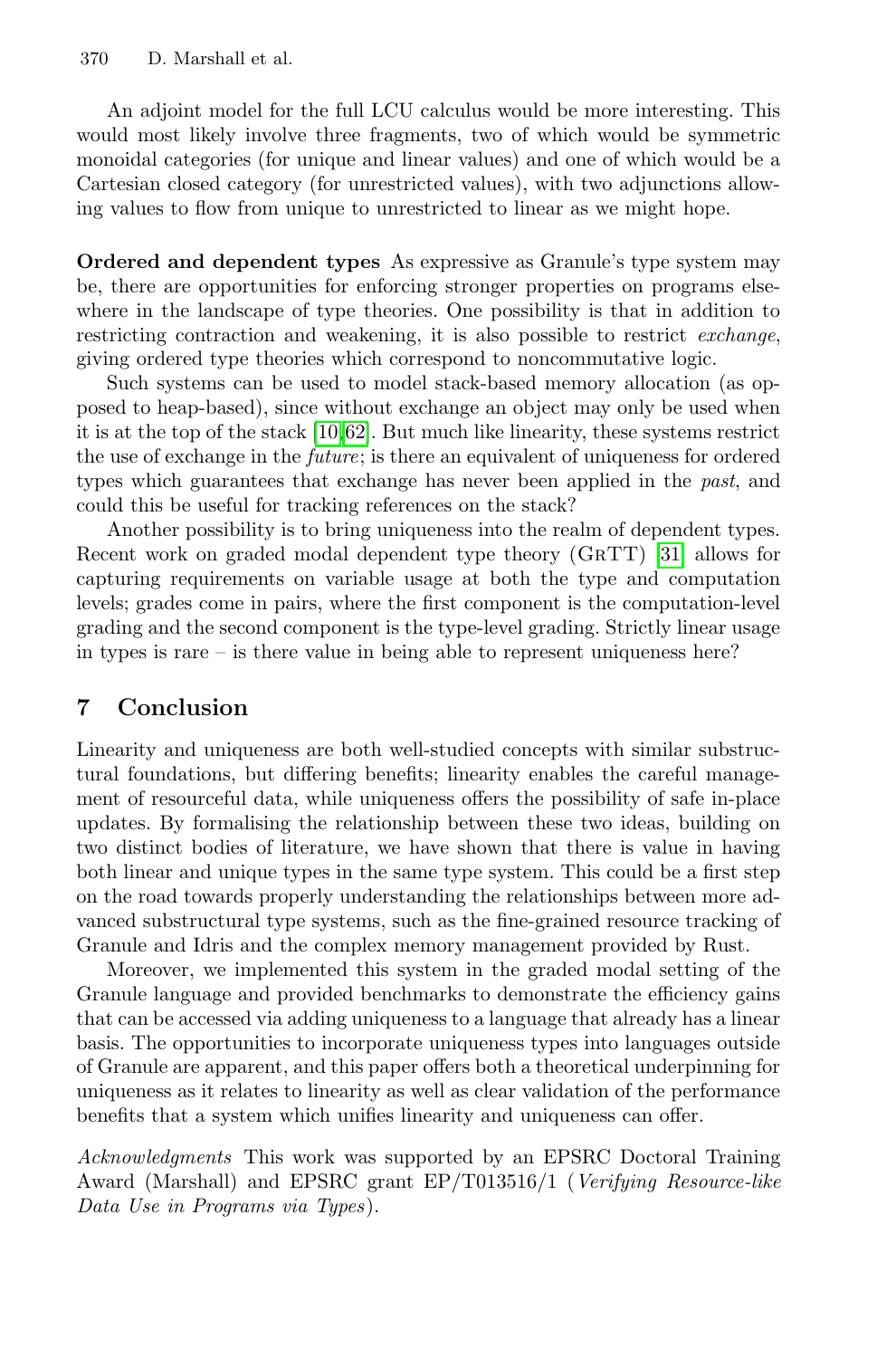## References

- <span id="page-25-5"></span>1. Ahrens, B., Spadotti, R.: Terminal semantics for codata types in intensional Martin-Löf type theory. In: Herbelin, H., Letouzey, P., Sozeau, M. (eds.) 20th International Conference on Types for Proofs and Programs (TYPES 2014). Leibniz International Proceedings in Informatics (LIPIcs), vol. 39, pp. 1–26. Schloss Dagstuhl, Germany (Oct 2015).<https://doi.org/10.4230/LIPIcs.TYPES.2014.1>
- <span id="page-25-8"></span>2. Aldrich, J., Kostadinov, V., Chambers, C.: Alias annotations for program understanding. In: Proceedings of the 17th ACM SIGPLAN Conference on Object-Oriented Programming, Systems, Languages, and Applications. p. 311–330. OOP-SLA '02, Association for Computing Machinery, New York, NY, USA (2002). <https://doi.org/10.1145/582419.582448>
- <span id="page-25-4"></span>3. Altenkirch, T., Chapman, J., Uustalu, T.: Monads need not be endofunctors. Logical Methods in Computer Science  $11(1)$  (Mar 2015). [https://doi.org/10.2168/lmcs-](https://doi.org/10.2168/lmcs-11(1:3)2015)[11\(1:3\)2015](https://doi.org/10.2168/lmcs-11(1:3)2015)
- <span id="page-25-3"></span>4. Baker, H.G.: Lively linear Lisp: "look ma, no garbage!". SIGPLAN Not. 27(8), 89–98 (Aug 1992).<https://doi.org/10.1145/142137.142162>
- <span id="page-25-0"></span>5. Barendsen, E., Smetsers, S.: Conventional and uniqueness typing in graph rewrite systems. In: International Conference on Foundations of Software Technology and Theoretical Computer Science. pp. 41–51. Springer (1993)
- <span id="page-25-11"></span>6. Benton, P.N.: A mixed linear and non-linear logic: Proofs, terms and models. In: Pacholski, L., Tiuryn, J. (eds.) Computer Science Logic. pp. 121–135. Springer Berlin Heidelberg, Berlin, Heidelberg (1995)
- <span id="page-25-1"></span>7. Bernardy, J.P., Boespflug, M., Newton, R.R., Peyton Jones, S., Spiwack, A.: Linear Haskell: Practical linearity in a higher-order polymorphic language. Proc. ACM Program. Lang. 2(POPL) (Dec 2017).<https://doi.org/10.1145/3158093>
- <span id="page-25-10"></span>8. Boyland, J.: Checking interference with fractional permissions. In: Cousot, R. (ed.) Static Analysis. pp. 55–72. Springer Berlin Heidelberg, Berlin, Heidelberg (2003)
- <span id="page-25-2"></span>9. Brady, E.: Idris 2: Quantitative Type Theory in Practice. In: Møller, A., Sridharan, M. (eds.) 35th European Conference on Object-Oriented Programming (ECOOP 2021). Leibniz International Proceedings in Informatics (LIPIcs), vol. 194, pp. 9:1–9:26. Schloss Dagstuhl – Leibniz-Zentrum für Informatik, Dagstuhl, Germany (2021). [https://doi.org/10.4230/LIPIcs.ECOOP.2021.9,](https://doi.org/10.4230/LIPIcs.ECOOP.2021.9) [https:](https://drops.dagstuhl.de/opus/volltexte/2021/14052) [//drops.dagstuhl.de/opus/volltexte/2021/14052](https://drops.dagstuhl.de/opus/volltexte/2021/14052)
- <span id="page-25-12"></span>10. Bryant, A.B., Eades, H.D.: The graded Lambek calculus. In: 2020 Joint Workshop on Linearity & TLLA: The 6th Workshop on Linearity and the 4th Workshop on Trends in Linear Logic and Applications (2020), [https://www.cs.unibo.it/](https://www.cs.unibo.it/~dallago/TLLALINEARITY2020/The_Graded_Lambek_Calculus.pdf) <sup>∼</sup>[dallago/TLLALINEARITY2020/The](https://www.cs.unibo.it/~dallago/TLLALINEARITY2020/The_Graded_Lambek_Calculus.pdf) Graded Lambek Calculus.pdf
- <span id="page-25-6"></span>11. Choudhury, P., Eades III, H., Eisenberg, R.A., Weirich, S.: A graded dependent type system with a usage-aware semantics. Proceedings of the ACM on Programming Languages 5(POPL), 1–32 (2021)
- <span id="page-25-9"></span>12. Choudhury, V., Krishnaswami, N.: Recovering purity with comonads and capabilities. Proc. ACM Program. Lang. 4(ICFP), 111:1–111:28 (2020). <https://doi.org/10.1145/3408993>
- <span id="page-25-7"></span>13. Coutts, D., Leshchinskiy, R., Stewart, D.: Stream fusion: From lists to streams to nothing at all. In: Proceedings of the 12th ACM SIGPLAN International Conference on Functional Programming. p. 315–326. ICFP '07, Association for Computing Machinery, New York, NY, USA (2007). <https://doi.org/10.1145/1291151.1291199>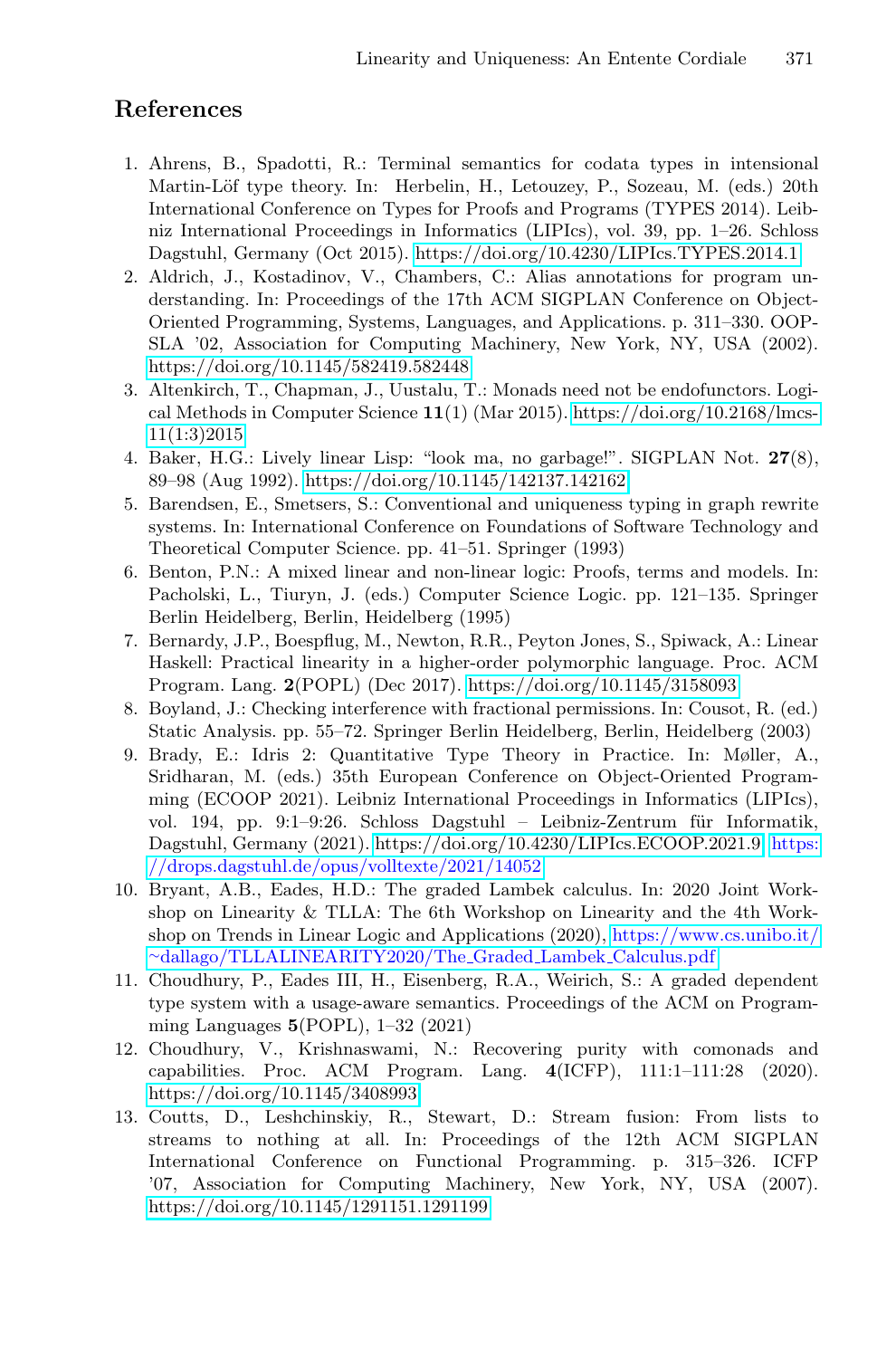- <span id="page-26-11"></span>14. Fluet, M., Morrisett, G., Ahmed, A.: Linear regions are all you need. In: Sestoft, P. (ed.) Programming Languages and Systems. pp. 7–21. Springer Berlin Heidelberg, Berlin, Heidelberg (2006)
- <span id="page-26-0"></span>15. Girard, J.Y.: Linear logic. Theoretical Computer Science  $50(1)$ ,  $1 - 101$ (1987). [https://doi.org/10.1016/0304-3975\(87\)90045-4,](https://doi.org/10.1016/0304-3975(87)90045-4) [http://www.sciencedirect.](http://www.sciencedirect.com/science/article/pii/0304397587900454) [com/science/article/pii/0304397587900454](http://www.sciencedirect.com/science/article/pii/0304397587900454)
- <span id="page-26-4"></span>16. Girard, J.Y., Scedrov, A., Scott, P.J.: Bounded linear logic: a modular approach to polynomial-time computability. Theoretical computer science 97(1), 1–66 (1992)
- <span id="page-26-12"></span>17. Gordon, C.S.: Designing with Static Capabilities and Effects: Use, Mention, and Invariants (Pearl). In: Hirschfeld, R., Pape, T. (eds.) 34th European Conference on Object-Oriented Programming (ECOOP 2020). Leibniz International Proceedings in Informatics (LIPIcs), vol. 166, pp. 10:1– 10:25. Schloss Dagstuhl–Leibniz-Zentrum für Informatik, Dagstuhl, Germany (2020). [https://doi.org/10.4230/LIPIcs.ECOOP.2020.10,](https://doi.org/10.4230/LIPIcs.ECOOP.2020.10) [https://drops.dagstuhl.](https://drops.dagstuhl.de/opus/volltexte/2020/13167) [de/opus/volltexte/2020/13167](https://drops.dagstuhl.de/opus/volltexte/2020/13167)
- <span id="page-26-2"></span>18. Guzman, J., Hudak, P.: Single-threaded polymorphic lambda calculus. In: [1990] Proceedings. Fifth Annual IEEE Symposium on Logic in Computer Science. pp. 333–343 (1990).<https://doi.org/10.1109/LICS.1990.113759>
- <span id="page-26-13"></span>19. Haller, P., Odersky, M.: Capabilities for uniqueness and borrowing. In: D'Hondt, T. (ed.) ECOOP 2010 – Object-Oriented Programming. pp. 354–378. Springer Berlin Heidelberg, Berlin, Heidelberg (2010)
- <span id="page-26-3"></span>20. Harrington, D.: Uniqueness logic. Theoretical Computer Science 354(1), 24–41 (2006)
- <span id="page-26-10"></span>21. Hicks, M., Morrisett, G., Grossman, D., Jim, T.: Experience with safe manual memory-management in Cyclone. In: Proceedings of the 4th International Symposium on Memory Management. p. 73–84. ISMM '04, Association for Computing Machinery, New York, NY, USA (2004).<https://doi.org/10.1145/1029873.1029883>
- <span id="page-26-5"></span>22. Hughes, J., Marshall, D., Wood, J., Orchard, D.: Linear Exponentials as Graded Modal Types. In: 5th International Workshop on Trends in Linear Logic and Applications (TLLA 2021). Rome (virtual), Italy (Jun 2021), [https://hal-lirmm.ccsd.](https://hal-lirmm.ccsd.cnrs.fr/lirmm-03271465) [cnrs.fr/lirmm-03271465](https://hal-lirmm.ccsd.cnrs.fr/lirmm-03271465)
- <span id="page-26-8"></span>23. Jouvelot, P., Gifford, D.: Algebraic reconstruction of types and effects. In: Proceedings of the 18th ACM SIGPLAN-SIGACT Symposium on Principles of Programming Languages. p. 303–310. POPL '91, Association for Computing Machinery, New York, NY, USA (1991).<https://doi.org/10.1145/99583.99623>
- <span id="page-26-1"></span>24. Jung, R., Jourdan, J.H., Krebbers, R., Dreyer, D.: RustBelt: Securing the foundations of the Rust programming language. Proc. ACM Program. Lang. 2(POPL) (Dec 2017).<https://doi.org/10.1145/3158154>
- <span id="page-26-6"></span>25. Keller, G., Chakravarty, M.M., Leshchinskiy, R., Peyton Jones, S., Lippmeier, B.: Regular, Shape-Polymorphic, Parallel Arrays in Haskell. In: Proceedings of the 15th ACM SIGPLAN International Conference on Functional Programming. p. 261–272. ICFP '10, Association for Computing Machinery, New York, NY, USA (2010).<https://doi.org/10.1145/1863543.1863582>
- <span id="page-26-9"></span>26. Lucassen, J.M., Gifford, D.K.: Polymorphic effect systems. In: Proceedings of the 15th ACM SIGPLAN-SIGACT Symposium on Principles of Programming Languages. p. 47–57. POPL '88, Association for Computing Machinery, New York, NY, USA (1988).<https://doi.org/10.1145/73560.73564>
- <span id="page-26-7"></span>27. Mainland, G., Leshchinskiy, R., Peyton Jones, S.: Exploiting vector instructions with generalized stream fusion. In: Proceedings of the 18th ACM SIG-PLAN International Conference on Functional Programming. p. 37–48. ICFP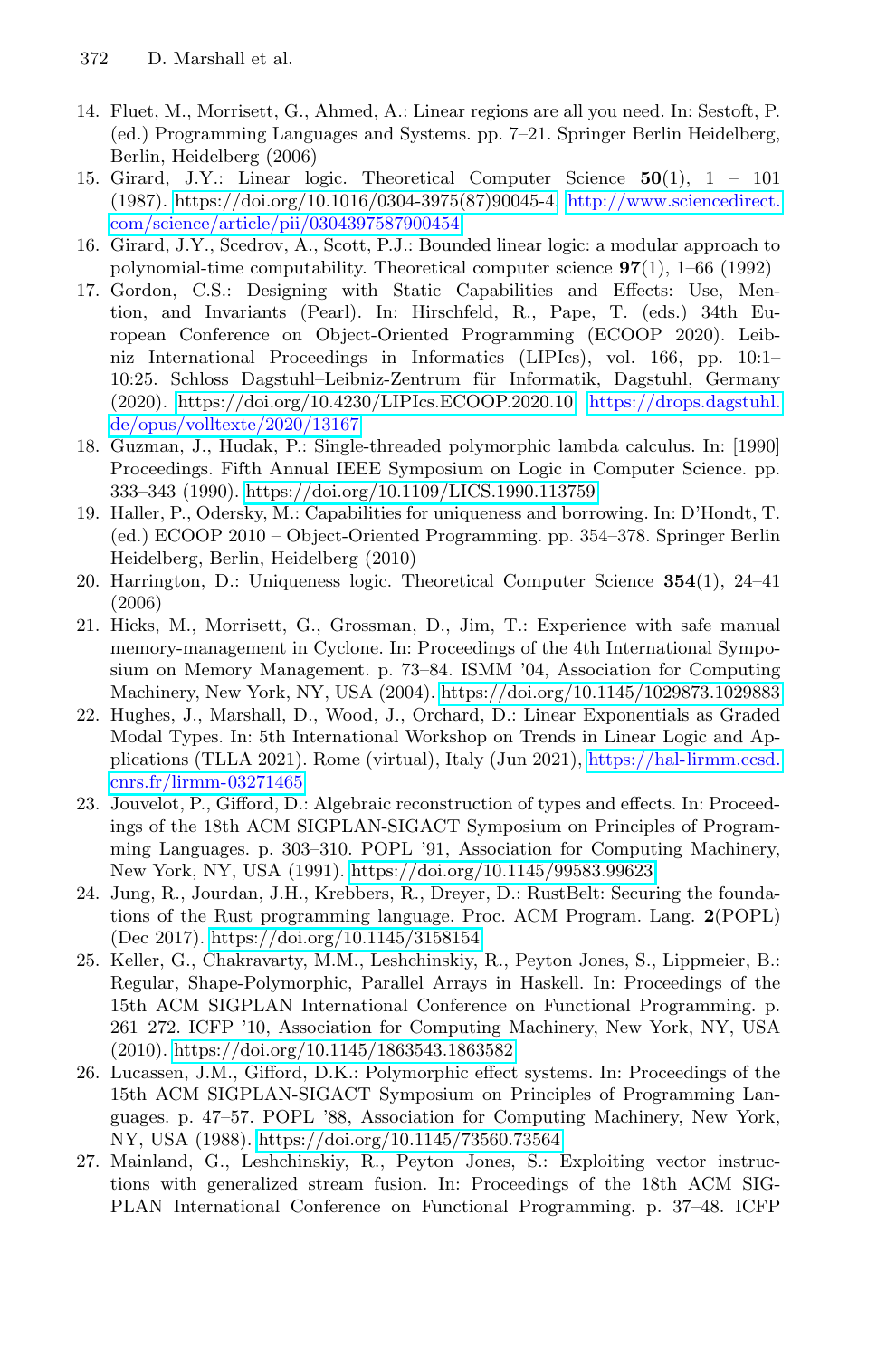'13, Association for Computing Machinery, New York, NY, USA (2013). <https://doi.org/10.1145/2500365.2500601>

- <span id="page-27-4"></span>28. Marshall, D., Vollmer, M., Orchard, D.: Linearity and Uniqueness: An Entente Cordiale (Appendix).<https://doi.org/10.5281/zenodo.5919193>
- <span id="page-27-5"></span>29. Marshall, D., Vollmer, M., Orchard, D.: Linearity and Uniqueness: An Entente Cordiale (Artifact).<https://doi.org/10.5281/zenodo.5919209>
- <span id="page-27-9"></span>30. McBride, C.: I Got Plenty o' Nuttin'. In: A List of Successes That Can Change the World - Essays Dedicated to Philip Wadler on the Occasion of His 60th Birthday. pp. 207–233 (2016). [https://doi.org/10.1007/978-3-319-30936-1](https://doi.org/10.1007/978-3-319-30936-1_12) 12
- <span id="page-27-15"></span>31. Moon, B., Eades III, H., Orchard, D.: Graded modal dependent type theory. In: Yoshida, N. (ed.) Programming Languages and Systems. pp. 462–490. Springer International Publishing, Cham (2021)
- <span id="page-27-6"></span>32. Morris, J.G.: The Best of Both Worlds: Linear Functional Programming without Compromise. In: Proceedings of the 21st ACM SIGPLAN International Conference on Functional Programming. p. 448–461. ICFP 2016, Association for Computing Machinery, New York, NY, USA (2016).<https://doi.org/10.1145/2951913.2951925>
- <span id="page-27-0"></span>33. Morrisett, G., Ahmed, A., Fluet, M.:  $L^3$ : A linear language with locations. In: Urzyczyn, P. (ed.) Typed Lambda Calculi and Applications. pp. 293–307. Springer Berlin Heidelberg, Berlin, Heidelberg (2005)
- <span id="page-27-11"></span>34. Mycroft, A., Voigt, J.: Notions of aliasing and ownership. In: Clarke, D., Noble, J., Wrigstad, T. (eds.) Aliasing in Object-Oriented Programming. Types, Analysis and Verification, Lecture Notes in Computer Science, vol. 7850, pp. 59–83. Springer (2013). [https://doi.org/10.1007/978-3-642-36946-9](https://doi.org/10.1007/978-3-642-36946-9_4) 4
- <span id="page-27-10"></span>35. O'Connor, L., Chen, Z., Rizkallah, C., Jackson, V., Amani, S., Klein, G., Murray, T., Sewell, T., Keller, G.: Cogent: Uniqueness types and certified compilation. J. Funct. Program. (2021)
- <span id="page-27-2"></span>36. Orchard, D., Liepelt, V.B., Eades III, H.: Quantitative Program Reasoning with Graded Modal Types. Proc. ACM Program. Lang. 3(ICFP) (Jul 2019). <https://doi.org/10.1145/3341714>
- <span id="page-27-8"></span>37. Orchard, D., Mycroft, A.: Categorical programming for data types with restricted parametricity. Unpublished note. (2012), [https://www.cs.kent.ac.uk/people/staff/](https://www.cs.kent.ac.uk/people/staff/dao7/drafts/tfp-structures-orchard12.pdf) [dao7/drafts/tfp-structures-orchard12.pdf](https://www.cs.kent.ac.uk/people/staff/dao7/drafts/tfp-structures-orchard12.pdf)
- <span id="page-27-1"></span>38. Paykin, J., Zdancewic, S.: The linearity monad. In: Proceedings of the 10th ACM SIGPLAN International Symposium on Haskell. p. 117–132. Haskell 2017, Association for Computing Machinery, New York, NY, USA (2017). <https://doi.org/10.1145/3122955.3122965>
- <span id="page-27-12"></span>39. Pearce, D.J.: A lightweight formalism for reference lifetimes and borrowing in Rust. ACM Trans. Program. Lang. Syst. 43(1) (Apr 2021). <https://doi.org/10.1145/3443420>
- <span id="page-27-3"></span>40. Plasmeijer, R., van Eekelen, M., van Groningen, J.: Clean Version 2.2 Language Report (2011), <https://clean.cs.ru.nl/download/doc/CleanLangRep.2.2.pdf>
- <span id="page-27-14"></span>41. Pottier, F., Protzenko, J.: Programming with permissions in Mezzo. In: Proceedings of the 18th ACM SIGPLAN International Conference on Functional Programming. p. 173–184. ICFP '13, Association for Computing Machinery, New York, NY, USA (2013).<https://doi.org/10.1145/2500365.2500598>
- <span id="page-27-7"></span>42. Prawitz, D.: Natural Deduction: A proof-theoretical study. Stockholm Studies in Philosophy. Almqvist & Wiksell, Stockholm 3 (1965)
- <span id="page-27-13"></span>43. Radanne, G., Saffrich, H., Thiemann, P.: Kindly bent to free us. Proc. ACM Program. Lang. 4(ICFP) (Aug 2020).<https://doi.org/10.1145/3408985>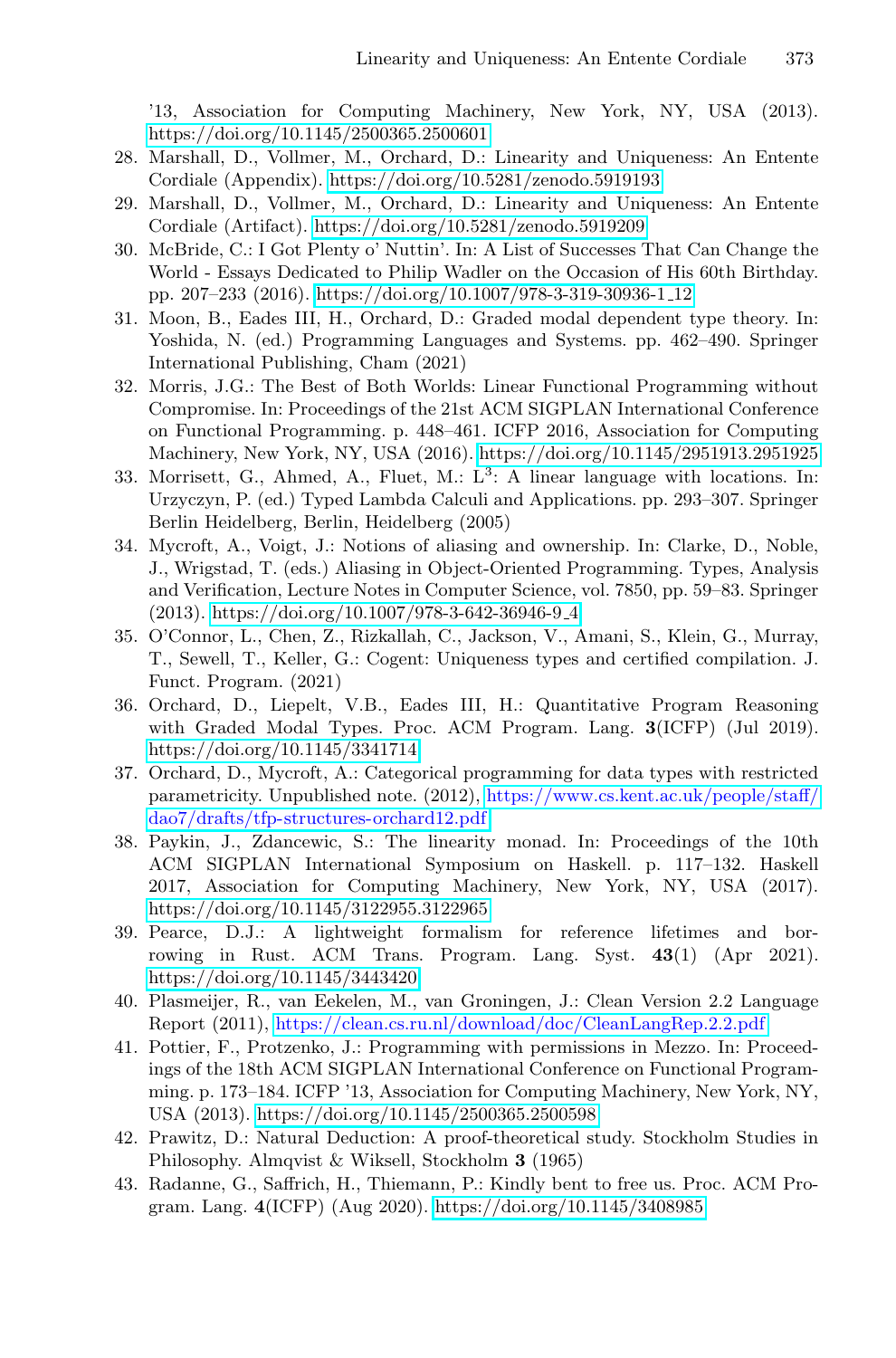- <span id="page-28-10"></span>44. Sammler, M., Lepigre, R., Krebbers, R., Memarian, K., Dreyer, D., Garg, D.: RefinedC: Automating the foundational verification of C code with refined ownership types. Proc. ACM Program. Lang. (Jun 2021)
- <span id="page-28-2"></span>45. Scholz, S.B.: Single Assignment C – Entwurf und Implementierung einer funktionalen C-Variante mit spezieller Unterstützung shape-invarianter Array-Operationen. Ph.D. thesis, Institut für Informatik und Praktische Mathematik, Christian-Albrechts-Universität, Kiel, Germany (1996), [https://www.sac-home.](https://www.sac-home.org/_media/publications:pdf:sac-design-sbs-phd-96.pdf) org/ [media/publications:pdf:sac-design-sbs-phd-96.pdf,](https://www.sac-home.org/_media/publications:pdf:sac-design-sbs-phd-96.pdf) Shaker Verlag, Aachen, 1997
- <span id="page-28-6"></span>46. Selinger, P., Valiron, B.: Quantum Lambda Calculus, p. 135–172. Cambridge University Press (2009).<https://doi.org/10.1017/CBO9781139193313.005>
- <span id="page-28-0"></span>47. Smetsers, S., Barendsen, E., van Eekelen, M., Plasmeijer, R.: Guaranteeing safe destructive updates through a type system with uniqueness information for graphs. In: Schneider, H.J., Ehrig, H. (eds.) Graph Transformations in Computer Science. pp. 358–379. Springer Berlin Heidelberg, Berlin, Heidelberg (1994). [https://doi.org/10.1007/3-540-57787-4](https://doi.org/10.1007/3-540-57787-4_23) 23
- <span id="page-28-3"></span>48. Somogyi, Z., Henderson, F., Conway, T.: The execution algorithm of Mercury, an efficient purely declarative logic programming language. The Journal of Logic Programming 29(1), 17–64 (1996). [https://doi.org/10.1016/S0743-1066\(96\)00068-](https://doi.org/10.1016/S0743-1066(96)00068-4) [4,](https://doi.org/10.1016/S0743-1066(96)00068-4) [https://www.sciencedirect.com/science/article/pii/S0743106696000684,](https://www.sciencedirect.com/science/article/pii/S0743106696000684) high-Performance Implementations of Logic Programming Systems
- <span id="page-28-12"></span>49. Spiwack, A., Kiss, C., Bernardy, J.P., Wu, N., Eisenberg, R.: Linear constraints (2021), <https://arxiv.org/abs/2103.06127>
- <span id="page-28-7"></span>50. Terui, K.: Light affine lambda calculus and polytime strong normalization. In: LICS '01. pp. 209–220. IEEE Computer Society (2001)
- <span id="page-28-11"></span>51. Tofte, M., Birkedal, L., Elsman, M., Hallenberg, N.: A Retrospective on Region-Based Memory Management. Higher-Order and Symbolic Computation 17(3), 245–265 (Sep 2004).<https://doi.org/10.1023/B:LISP.0000029446.78563.a4>
- <span id="page-28-5"></span>52. Tov, J.A., Pucella, R.: Practical affine types. In: Proceedings of the 38th Annual ACM SIGPLAN-SIGACT Symposium on Principles of Programming Languages. p. 447–458. POPL '11, Association for Computing Machinery, New York, NY, USA (2011).<https://doi.org/10.1145/1926385.1926436>
- <span id="page-28-8"></span>53. de Vries, E.: Modelling unique and affine typing using polymorphism. In: Essays Dedicated to Rinus Plasmeijer on the Occasion of His 61st Birthday on The Beauty of Functional Code - Volume 8106. p. 181–192. Springer-Verlag, Berlin, Heidelberg (2013). [https://doi.org/10.1007/978-3-642-40355-2](https://doi.org/10.1007/978-3-642-40355-2{_}13) 13
- <span id="page-28-9"></span>54. de Vries, E., Francalanza, A., Hennessy, M.: Uniqueness typing for resource management in message-passing concurrency. In: Florido, M., Mackie, I. (eds.) Proceedings First International Workshop on Linearity, LINEARITY 2009, Coimbra, Portugal, 12th September 2009. EPTCS, vol. 22, pp. 26–37 (2009). <https://doi.org/10.4204/EPTCS.22.3>
- <span id="page-28-4"></span>55. de Vries, E., Plasmeijer, R., Abrahamson, D.M.: Uniqueness typing redefined. In: Proceedings of the 18th International Conference on Implementation and Application of Functional Languages. p. 181–198. IFL'06, Springer-Verlag, Berlin, Heidelberg (2006)
- <span id="page-28-1"></span>56. de Vries, E., Plasmeijer, R., Abrahamson, D.M.: Uniqueness typing simplified. In: Chitil, O., Horváth, Z., Zsók, V. (eds.) Implementation and Application of Functional Languages. pp. 201–218. Springer Berlin Heidelberg, Berlin, Heidelberg (2008)